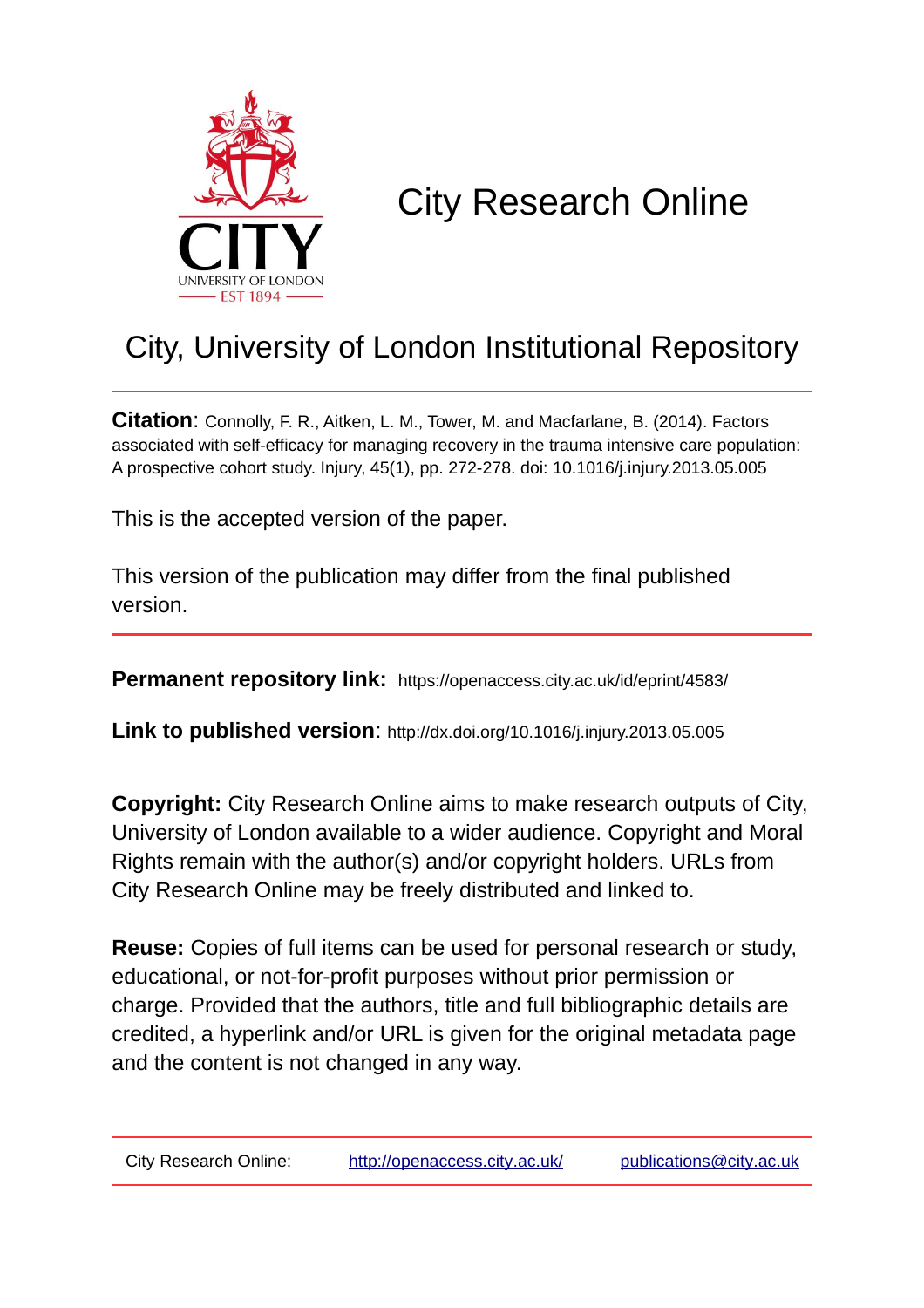## **Title Page**

Title: Factors associated with self-efficacy for managing recovery in the trauma intensive care population: A prospective cohort study

Disclaimers: Nil

Correspondence to Fiona R. Connolly: email fiona\_connolly@health.qld.gov.au Fiona R. Connolly, MAP (Acute Care) (Honours), BN, RN Clinical Nurse Princess Alexandra Hospital Brisbane, Queensland, Australia

Leanne M. Aitken, PhD, RN Professor of Critical Care Nursing Centre for Practice Innovation Griffith University and Princess Alexandra Hospital, Brisbane, Queensland, Australia

Marion Tower, PhD, RN Senior Lecturer, Griffith University, Nathan. Brisbane Queensland, Australia

Bonnie Macfarlane, BHSc, MPH Senior Research Officer Critical Care Nursing Princess Alexandra Hospital, Brisbane, Queensland

**Keywords:** Self-efficacy, psychosocial factors, trauma, injury, intensive care unit, quality of life, nurses, nursing, recovery, patient outcome.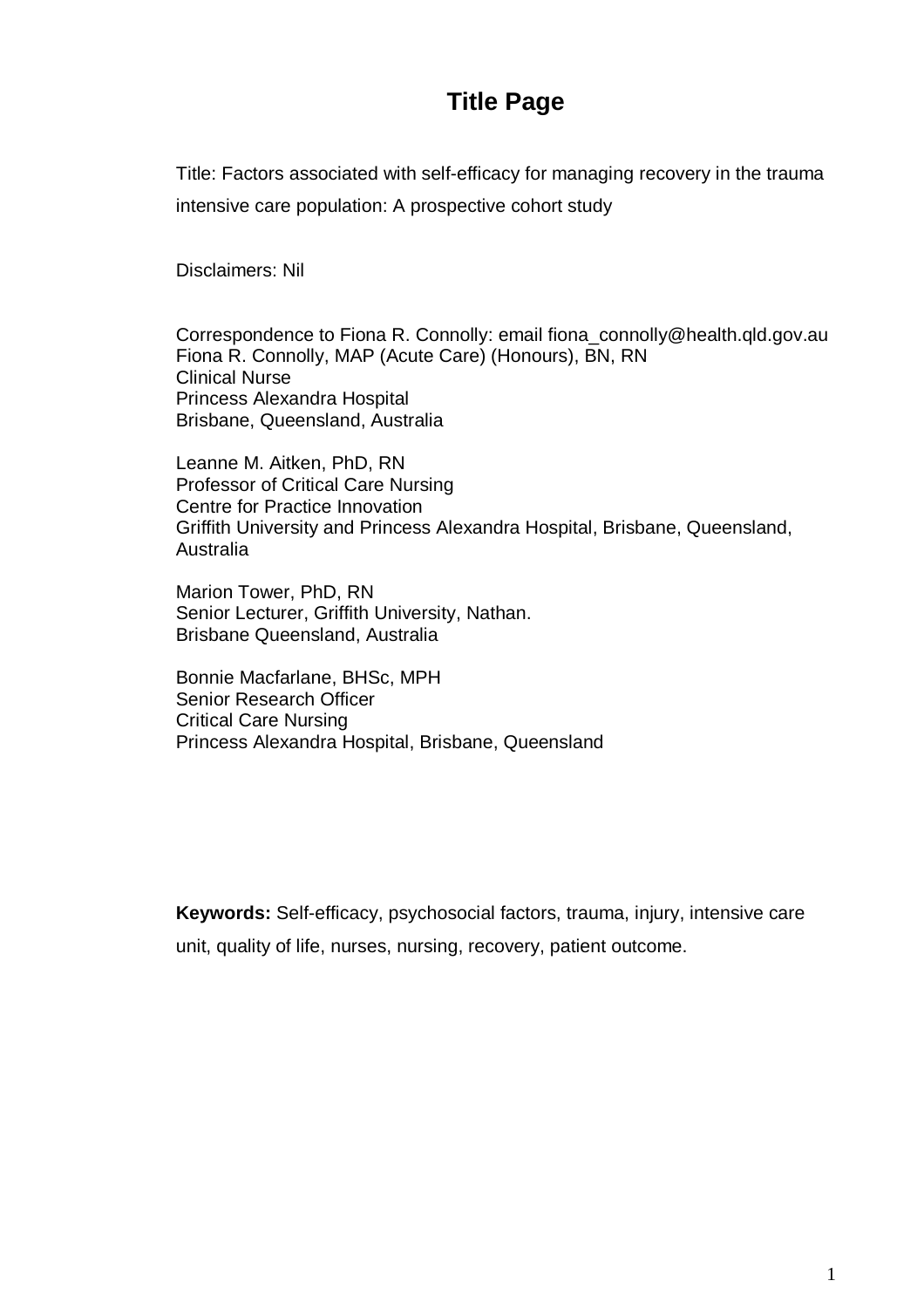#### **Abstract**

**Objective:** The aim of this paper was to identify factors associated with selfefficacy for managing recovery in the trauma intensive care population. **Introduction:** Injury accounts for 6.5% of disease burden in Australia, with similar levels being reported in other developed countries. While some studies regarding self-efficacy have identified a relationship to patient recovery post acute injury, others have been inconclusive. This study will identify factors associated with self-efficacy for managing recovery in the trauma intensive care population.

**Methods:** A prospective cohort study of patients aged ≥18 years, admitted to a metropolitan tertiary hospital in South East Queensland between June 2008 and August 2010 for the acute treatment of injury. Demographic, injury, acute care and psychosocial factors were considered. The primary outcome was selfefficacy measured by the 6-item self-efficacy scale (SES) 1 and 6 months post hospital discharge. All factors significant ( $p < 0.10$ ) on univariate analysis were included in multivariable modelling where p < 0.05 was considered significant. **Results:** A total of 88 patents were included. The mean self-efficacy score at 1 and 6 months was similar (6.8 vs 6.9 respectively). Self-efficacy at 1 month, psychological distress (K-10) Score and illness perception (K10) Score accounted for 68.4% (adjusted  $R^2$ ) of the variance in 6 month self-efficacy  $(F_{3,75})$  = 57.17, p < 0.001). Illness perception was the strongest contributor to 6 month self-efficacy (Beta =  $-0.516$ ), followed by psychological distress (beta =  $0.243$ ) and self-efficacy at 1 month (beta =  $0.205$ ).

**Conclusion:** Significant factors associated with self-efficacy for managing recovery at 6 months included 1 month self-efficacy, illness perception and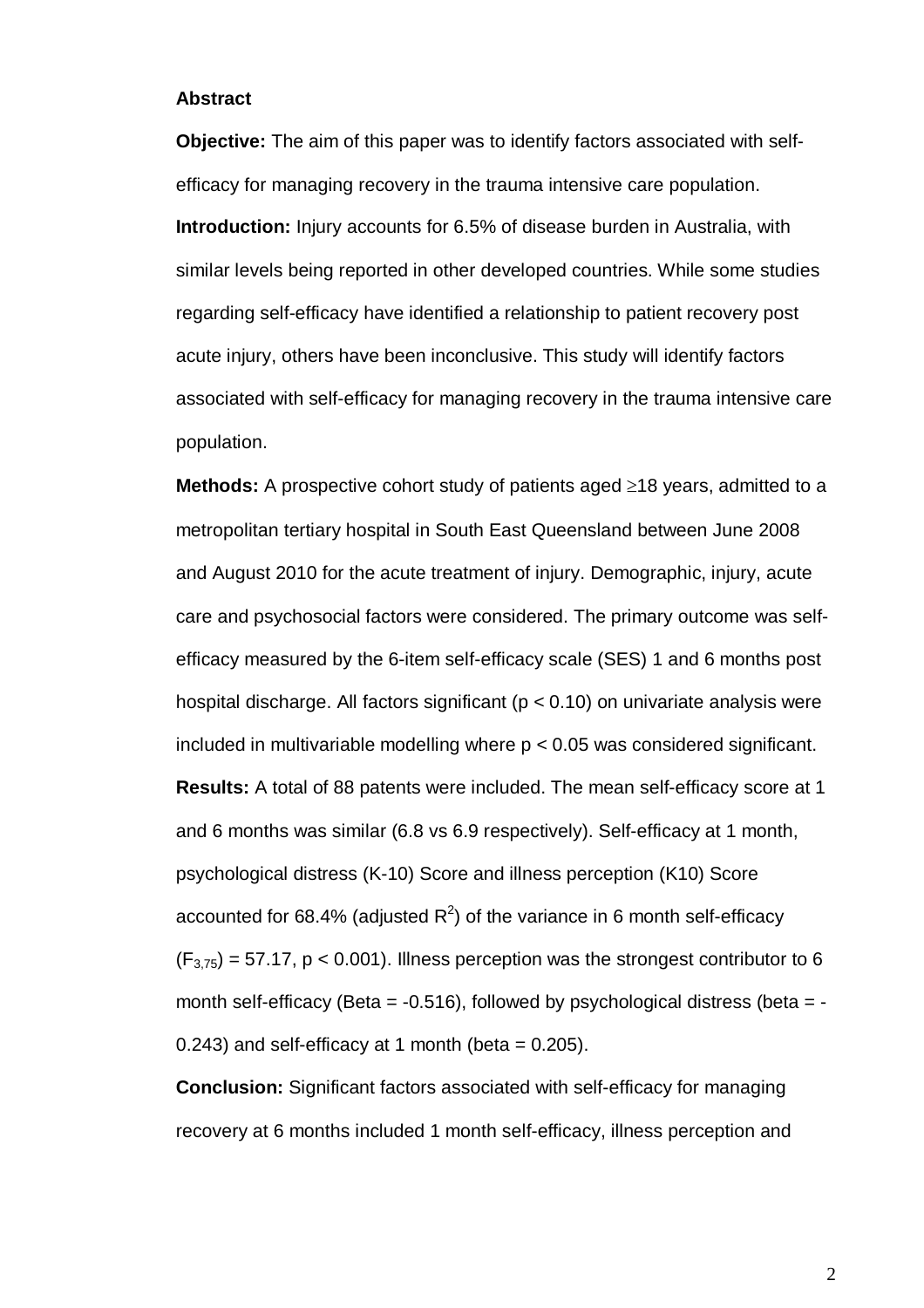psychological distress. To promote patient recovery, screening patients at 1 month in order to commence relevant interventions could be beneficial.

#### **Introduction**

Injury is estimated to account for 6.5% of the burden of disease in Australia, with similar levels being reported in other developed countries. $^{1,2}$  Injuries are a leading cause of death and disability in the Western world resulting in significant health burden on all populations, regardless of age, sex, income, or geographical region. $^3$  The physical, cognitive and psychological disabilities due to injury can lead to reduced quality of life (QOL) and long term disability placing a significant economic and social burden on society. 4-6

Various factors have been identified as being related to patient recovery post injury including age, gender, income, level of education, self-efficacy and acute psychological response.<sup>7-9</sup> One study found that an individual's acute psychological response to injury directly predicted both the level of disability and the QOL twelve months post traumatic injury.<sup>9</sup> In a further study, 20.7% of trauma patients twelve months post injury had developed post traumatic stress disorder (PTSD) and 6.6% had developed depression, affecting patients return to work and functional recovery.<sup>10</sup>

Self-efficacy (SE) has been proposed as an important psychological factor that may be related to patients' recovery post injury.<sup>11-13</sup> The concept of SE is a core concept of social cognitive theory. Bandura<sup>14</sup> describes  $SE$  as a person's belief (confidence) in their ability to perform a set of actions; the greater a person's belief, the more likely they will initiate and continue with activities and attain a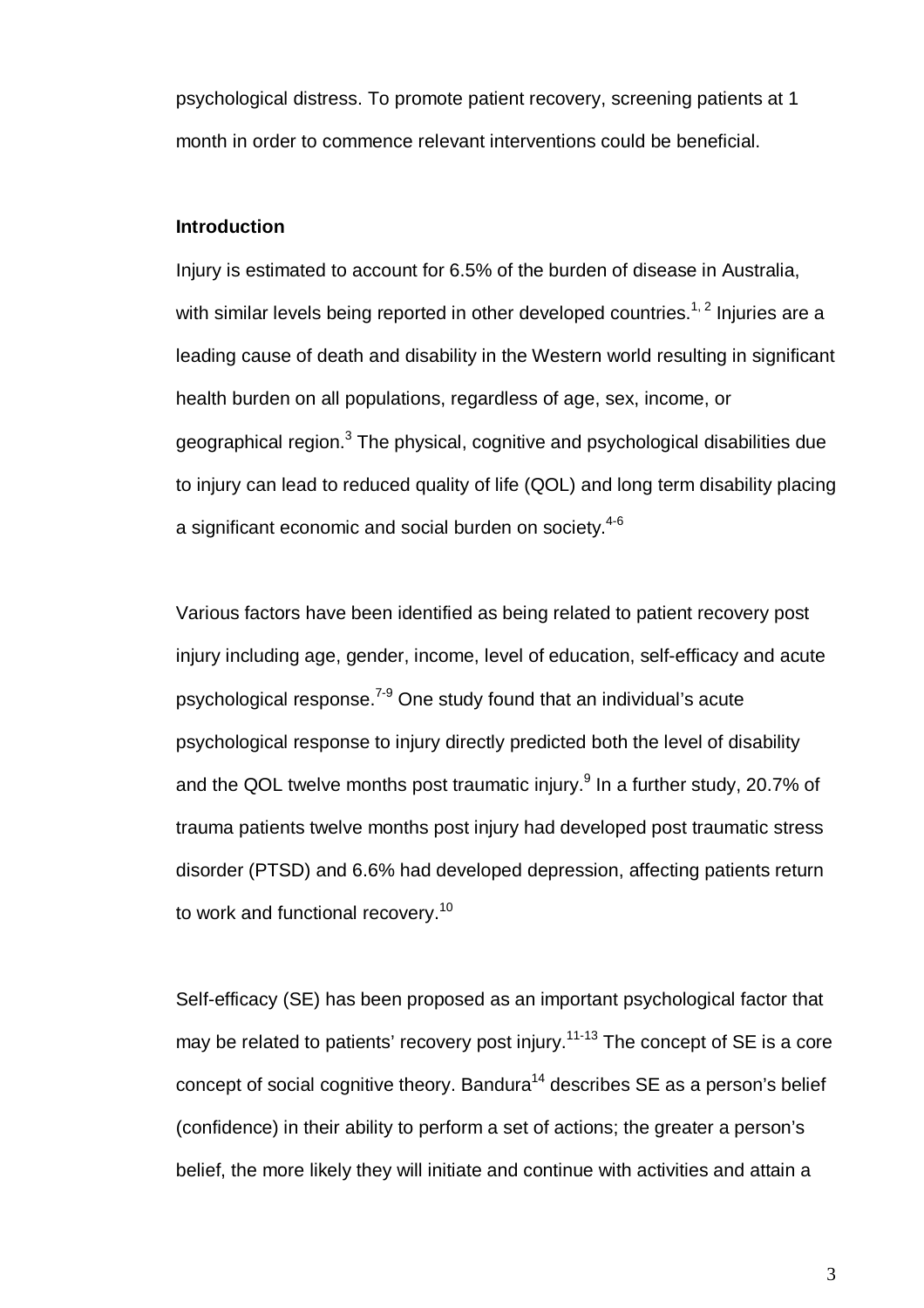positive outcome.<sup>14</sup> SE has been found to influence various health outcomes including pain-related disability, compliance with discharge instructions, locomotion recovery and QOL.<sup>12, 15-18</sup> Few studies have investigated factors found to significantly improve SE in the acute injury population.<sup>11, 13, 19, 20</sup> There is some literature to suggest that education has been found to improve SE in acute musculoskeletal and whiplash injury groups,<sup>11, 13</sup> but results of studies testing educational, physical and psychological interventions have been inconsistent.<sup>19, 21-24</sup> Given the burden of injury on society and the health care system, identifying strategies that may potentially improve SE is important. The aim of this paper was to identify the factors associated with SE for managing recovery in the patient with trauma admitted to the intensive care unit (ICU). This information might inform the development of future interventions and enhances practices for a range of health care providers.

#### **Materials and methods**

#### *Research design*

This project is a 6-month sub-study of a larger 2-year prospective cohort study designed to determine factors related to QOL in trauma patients requiring admission to ICU up to 24 months post hospital discharge. SE is relatively stable in the absence of an intervention and therefore this timeframe was considered appropriate to measure SE after injury. The study was conducted in a metropolitan tertiary hospital in South-East Queensland, Australia.

Study participants were screened daily by the ICU research nurse over a 2 year period from June 2008 to August 2010 for potential enrollment, with liaison with the Trauma Registry Nurse Coordinator to determine eligibility.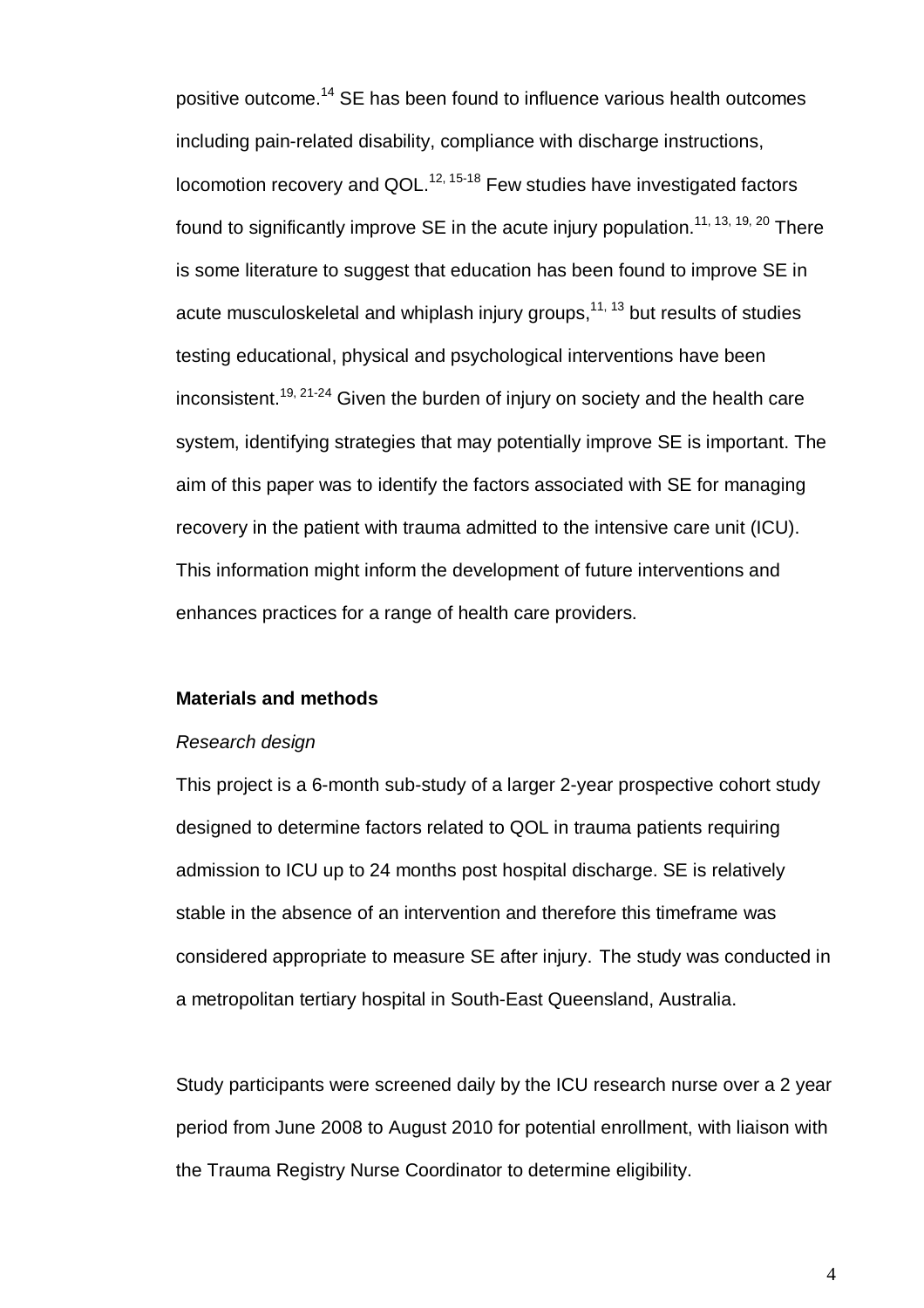#### *Participants and procedure*

Convenience sampling included adults 18 years and older, admitted to ICU for acute treatment of injury and allocated an injury code (ICD-10-AM code: S00 – S99, T00 – T35, T63, T66 – 72 or T 75 – 77). Participants with spinal cord injuries, burns, severe traumatic brain injuries, or a history of psychosis were excluded due to the different recovery pathways experienced by participants (Table 1). All patients who met the study criteria over the 2 years of enrollment were considered eligible for inclusion in the study.

The initial questionnaire containing demographic data was completed in hospital after a research assistant obtained consent. Self-administered questionnaires were posted by mail at 1, 6, 12 and 24 months post discharge with telephone follow-up by the research assistant to obtain results or participants could return completed questionnaire by mail. Up to 4 attempts to contact participants were made at each time point. For the purpose of the substudy being reported in this paper data at 1 and 6 months were used.

#### *Measures*

Data were collected from multiple sources including participants, their health care records and the Queensland Trauma Registry (QTR). The primary outcome was SE during recovery measured by the 6-item self-efficacy scale  $(SES)^{25}$  1 and 6 months post hospital discharge as a measure of each participant's belief in their ability to perform a set of actions to aid their recovery. The proposed factors included: demographic details (age, gender, marital status, income and employment); injury and acute care characteristics (ISS,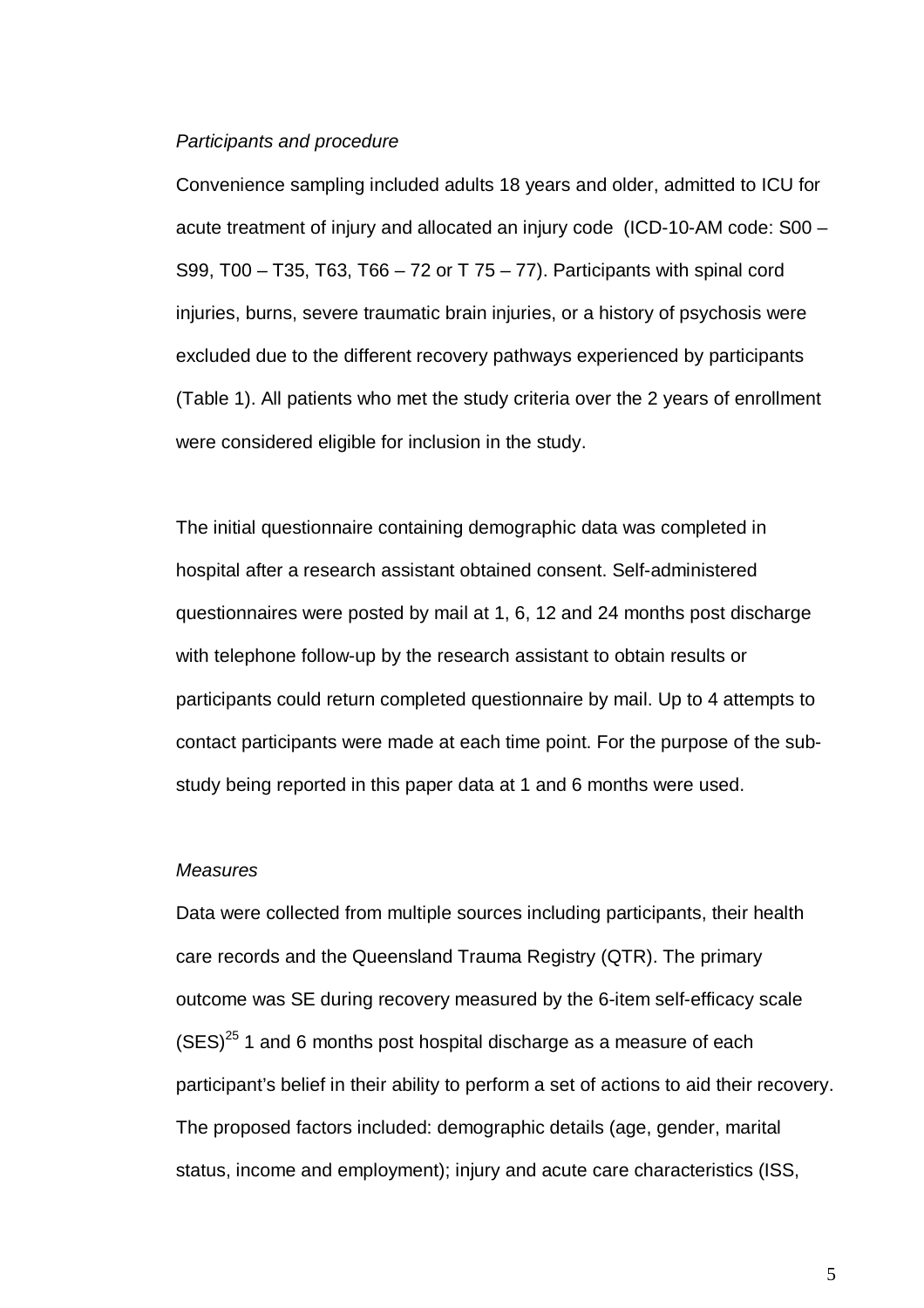body injury location, hospital length of stay [LOS] and ICU LOS). The post-acute factors included (post traumatic stress disorder symptoms, psychological distress, perceived social support and perceptions of illness).

*Self-efficacy:* The SES is a 6-item Likert scale for managing recovery. This chronic disease SES has been adapted to reflect recovery post injury.<sup>25</sup> It measures participants' confidence in undertaking activities such as reducing emotional stress, managing their injury, pain and fatigue so as not to interfere with daily activities. The total mean score ranges from 1 (not at all confident) to 10 (totally confident) with the total SES derived by taking the average of the 6 items.<sup>25</sup> Reliability of the 1 and 6 month SES in the present study was good (internal consistency coefficient  $\alpha$  = 0.93 and  $\alpha$  = 0.94 respectively), which is in accordance with the psychometric data presented by Lorig and colleagues. $^{25}$ 

*Post traumatic stress:* The PTSD Checklist - Civilian Version (PCL-C) measures trauma related stress.<sup>26</sup> It consists of a self-report rating scale comprising of 17 items with a 5-point Likert scale  $(1 = not at all, 5 = extremely)$  designed to elicit information about personal feelings over the preceding month.<sup>26</sup> All items were summed to give a total severity score ranging from 17 to 85, higher scores reflecting more post traumatic stress. Reliability of the PCL-C in the present study was good (internal consistency coefficient α = 0.93)*,* which is in accordance with previously reported psychometric data.<sup>27, 28</sup> Evidence of convergent validity were also reported.<sup>29</sup>

*Psychological distress:* The Kessler Psychological Distress Scale (K-10)<sup>30</sup> yields a global measure of psychological distress at 6 months post injury. It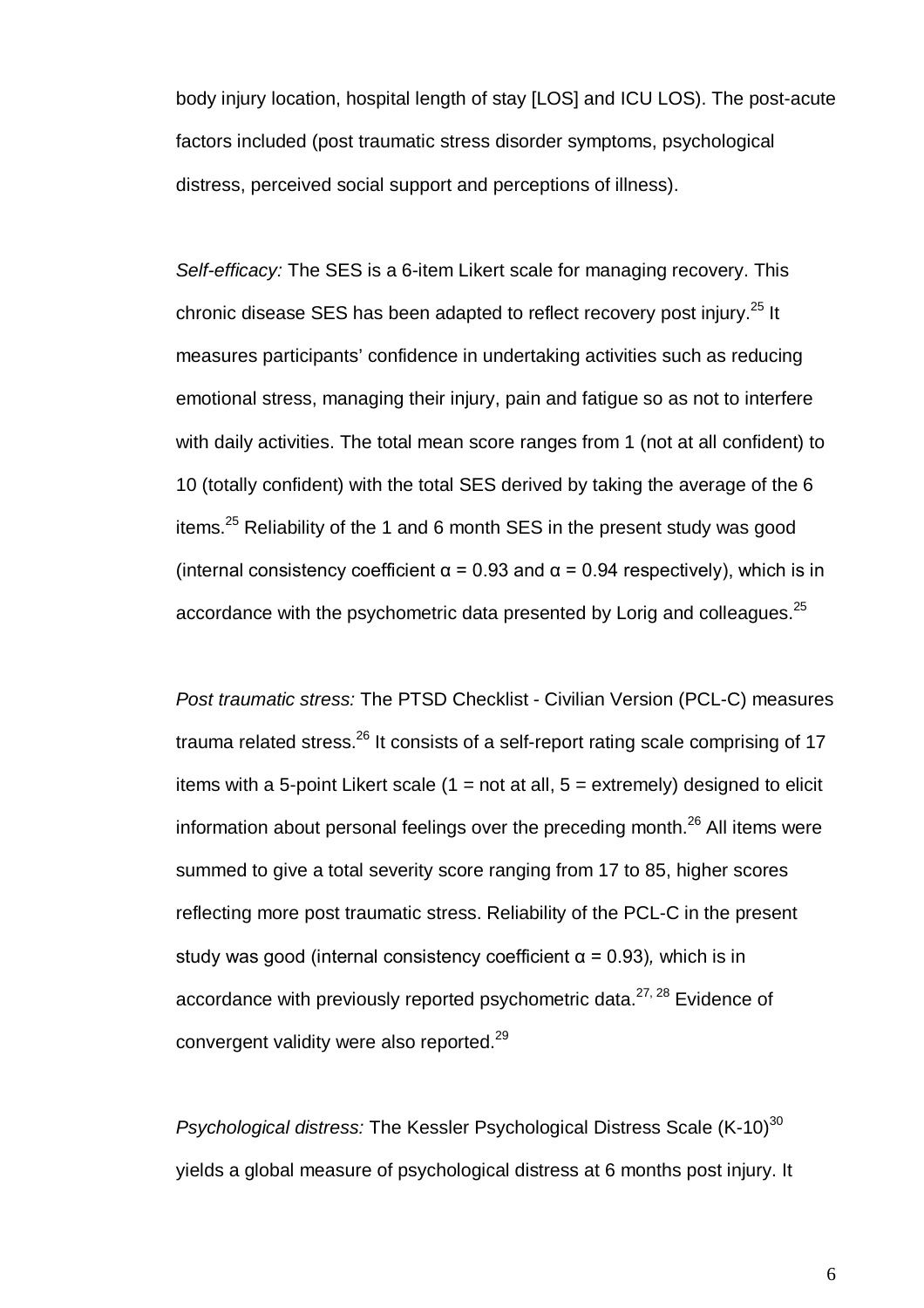consists of ten items based on questions about anxiety and depressive symptoms experienced by the person in the preceding four weeks. Participants rate items on a scale ranging from 1 (none of the time) through to 5 (all of the time); items were summed to give scores ranging from 10 to 50, where 50 indicates high risk for anxiety or depressive disorder. Reliability of the K-10 in the present study was also good (internal consistency coefficient  $α=0.93$ ), which is in accordance with previously reported psychometric data. $^{31}$ 

*Social support:* The Multidimensional Scale of Perceived Social Support Questionnaire (MSPSS) assesses an individual's perception of how much he or she receives outside social support from either family, friends and significant others at 6 months.<sup>32</sup> The 12-item scale uses a 7-point Likert-type response format (1 = very strongly disagree to  $7$  = very strongly agree). The 3 subscales (i.e., family, friends, significant other) are assessed with 4 items each, which are then summed and divided by 4 to give scores. $^{33}$  The score of individual items was summed and divided by 12 to give the total score ranging from 1 to 7, with higher scores suggesting greater levels of perceived social support.<sup>32, 33</sup> Reliability of the total MSPSS and for each subscale in the present study was assessed between α 0.95 and 0.97 for the total scale and each of the subscales; this is consistent with previous use of the scale. $^{33}$ 

*Illness perception:* The Brief Illness Perception Questionnaire (Brief IPQ) measures cognitive and emotional representations of illness at 6 months. $^{34}$ Eight items except the causal question (item 9) are rated using a 0 (not at all affected) to 10 (extremely affected). The open ended causal question which could be grouped into categories was removed due to the number of factor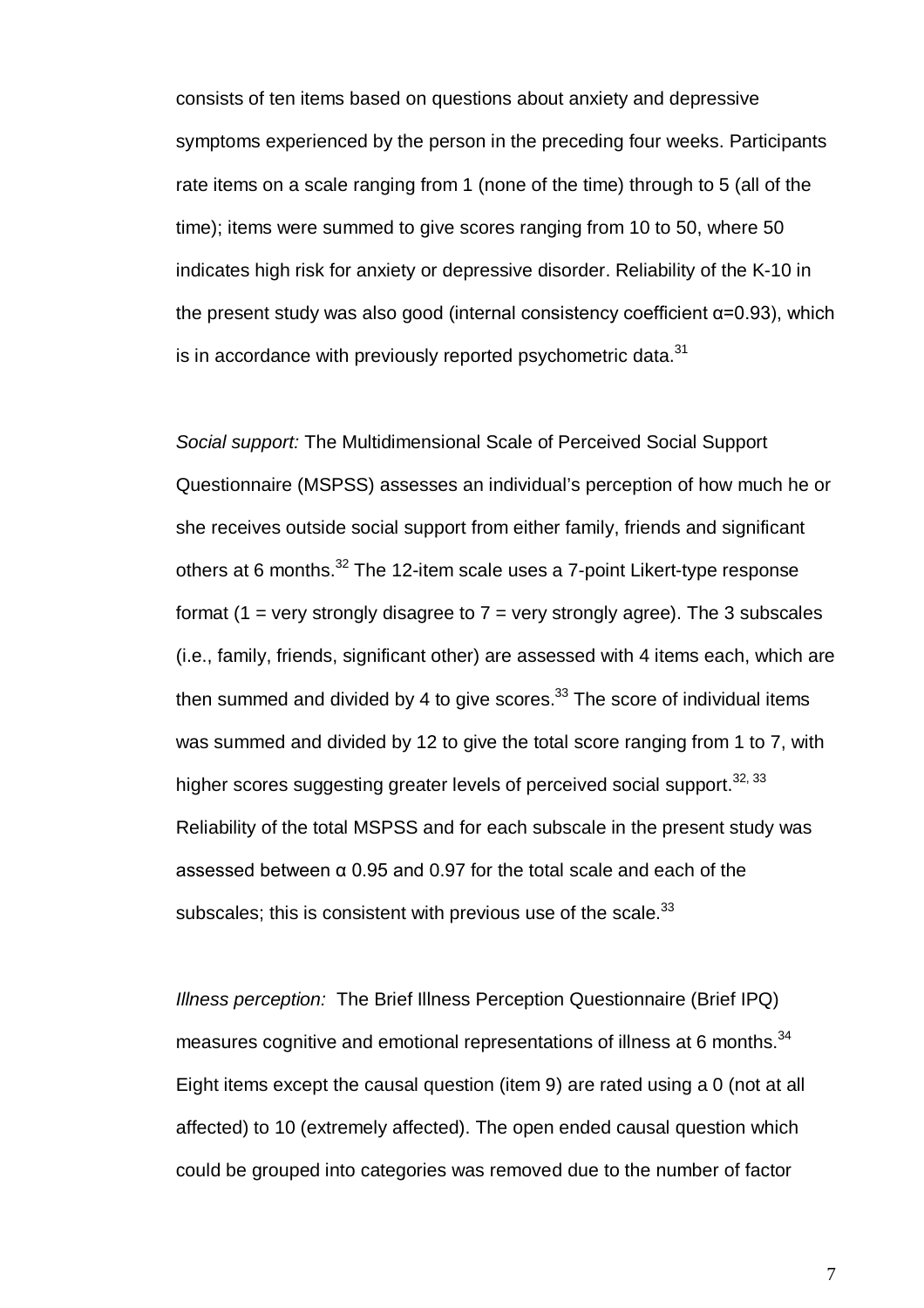variables and lack of relevance.<sup>34</sup> Consistent with previous use of the scale, items 3, 4 and 7 were administered in negative format and were reversed for scoring purposes. A higher score reflects a more threatening view of the illness. $^{34}$  For the purpose of this study, the Brief IPQ was not separated and analysed into the cognitive illness items and emotional representations, but analysed as a single score. Reliability of the Brief IPQ in the present study was consistent with other research (internal consistency coefficient  $\alpha = 0.84$ ).<sup>34</sup>

*Injury severity:* The Abbreviated Injury Scale (AIS) and Injury Severity Score (ISS) measure the severity of injuries experienced by the participant.<sup>35</sup> The AIS Score is based on injuries ranked on a scale of 1 to 6 with 1 being minor, 5 severe and 6 a nonsurvivable injury.<sup>35</sup> The ISS overall severity of injuries ranges from 0 to 75 and is the sum of the square of the AIS for the 3 most serious injuries in different ISS body regions.<sup>35</sup> The QTR supplied the injury severity data for this study.

#### **Statistical methods**

Data analyses were performed using Statistical Package for the Social Sciences (SPSS) for Mac version 17.0 (SPSS Inc, Chicago, IL, USA) and Stata 11 (Statacorp/Texas). Data were cleaned and checked for missing and invalid values. Fifteen percent random sampling found 3 data entry errors and 1 coding error indicating a good representation of data accuracy.

Simple linear regression was used to identify variables significantly associated with SE (p<0.10). Variables identified as significant in this process were then included in multiple linear regression modelling to identify factors independently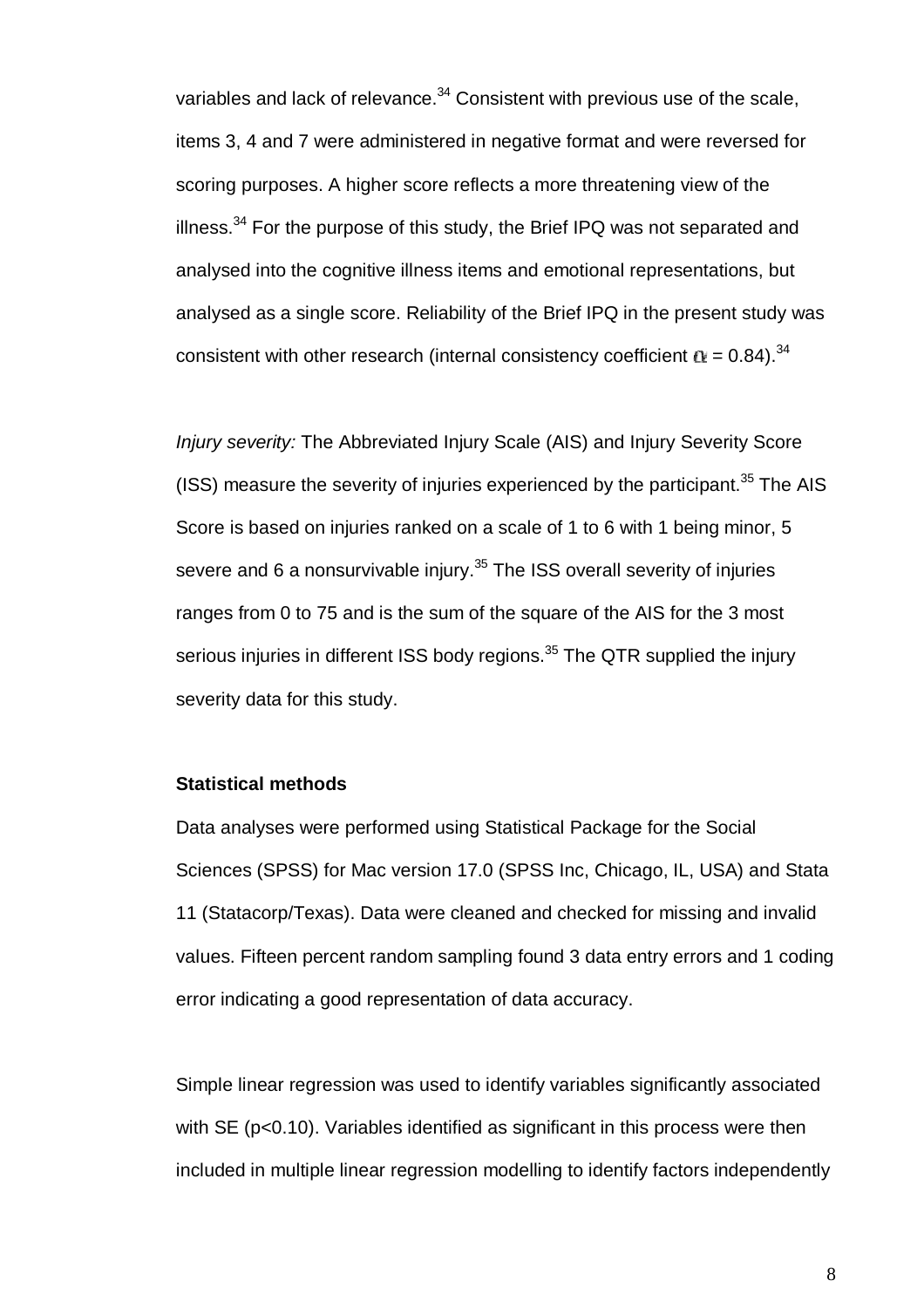associated with self-efficacy at 6 months. A backwards elimination process was used to simplify the model by dropping the least significant variable, then refitting the model. The process was repeated until the most parsimonious model (based on adjusted  $R^2$ , number of explanatory variables, significance and changes in coefficients) was identified. The rationale for using multiple linear regression was to objectively assess the degree and character of a set of factors identified as being related to SE for managing recovery. Variables included in simple linear regression and subsequent multivariable models are presented in Table 5.

Regression diagnostics were performed using both informal (graphic) and formal (statistical) checks to assess how well the data met the assumptions underlying multiple linear regression. Regression diagnostics included checking the normality and homoskedasticity of residuals. The degree of multicollinearity amongst explanatory variables was detected via variance inflation factors (VIF), where VIFs >2.5 were considered worrisome and VIFs >10 serious. In the case of highly related explanatory variables the decision was to omit the variable(s) considered theoretically less important. Further diagnostic steps included checking the linearity assumption between the response variable and interval explanatory variables. Identification of outliers was followed up by checking that outlying data points were in fact 'valid' and not data entry errors. Interactions between factors were not considered during the modelling process due to the number of observations and number of explanatory variables used in the modelling process.

#### **Ethical considerations**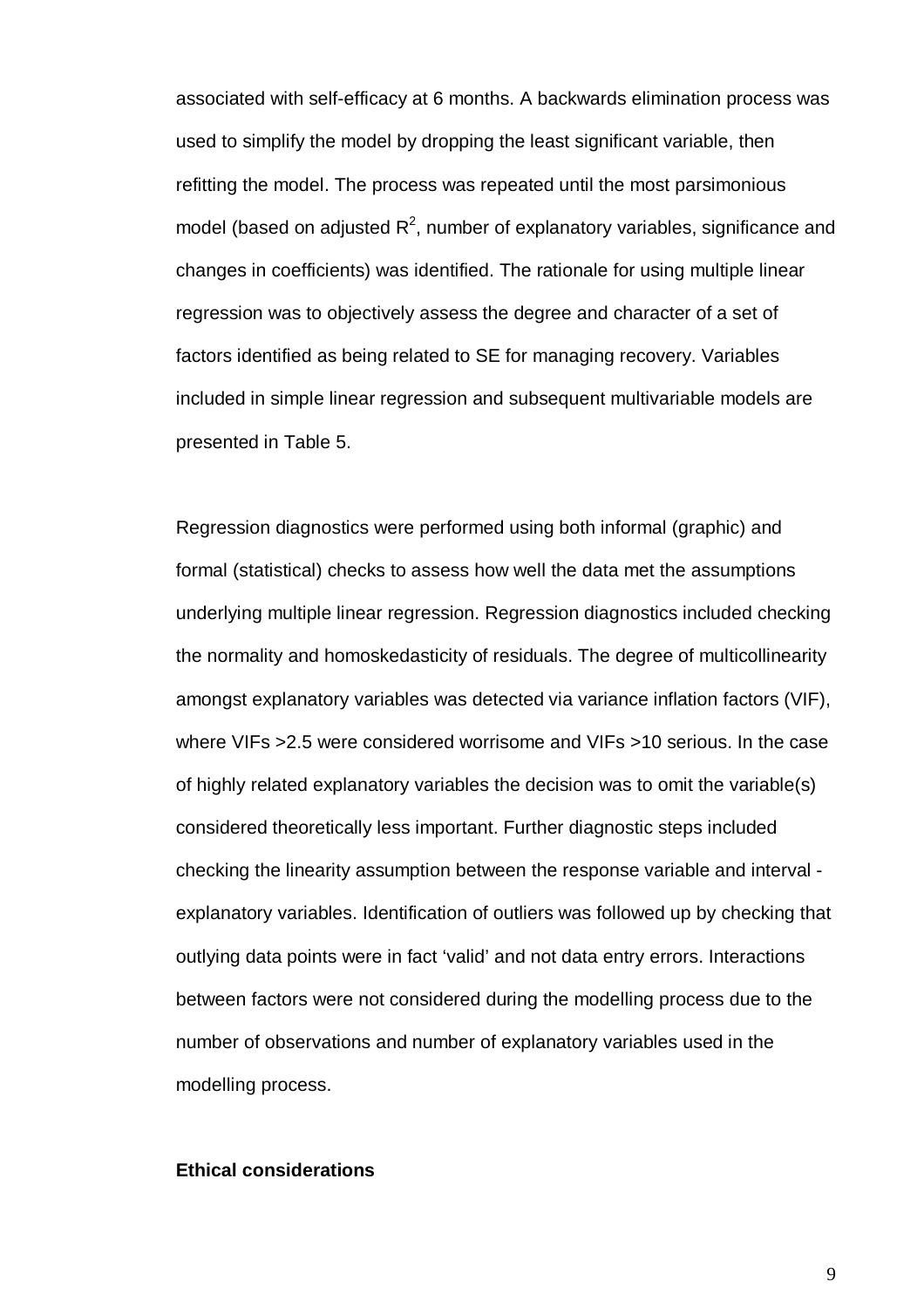The relevant university and hospital Human Research Ethics Committees approved the study. Informed consent was initially obtained from the patient's next of kin where necessary, with consent obtained from the patient at a later time. When a patient was unavailable due to care requirements, they were revisited at a later time. Participants were free to withdraw from the study at any time. Data were stored in locked facilities with identifying and contact details stored separately to maintain confidentiality and anonymity. Computerised data files were password protected.

#### **Results**

One hundred and twenty-three patients were enrolled; 88 of these provided data at 6 months and therefore formed the cohort for this sub-study (Fig. 1). Of the 88 participants followed up at 6 months, 9 did not provide SE data at 1 month (n=79). One month SE was entered into the final model, as it was seen as important covariate for 6 month SE. Of the 88 trauma participants in this study, the mean age of the cohort was 44 years and 80.7% were male (Table 2). Over a third (30) of participants were in full time employment, one sixth (14) in part time or casual work and a similar proportion (15) unemployed. Almost half of the cohort (43) were either married or living in a de facto relationship and less than a third (28) had never been married. Three quarters of the cohort reported an income less than \$60,000/year. In the injury and acute care characteristics (Table 3), participants remained in hospital approximately 18 days with less than 3 days being in ICU. The median ISS was 17 with the most common injuries being to the head, face and neck or thorax regions.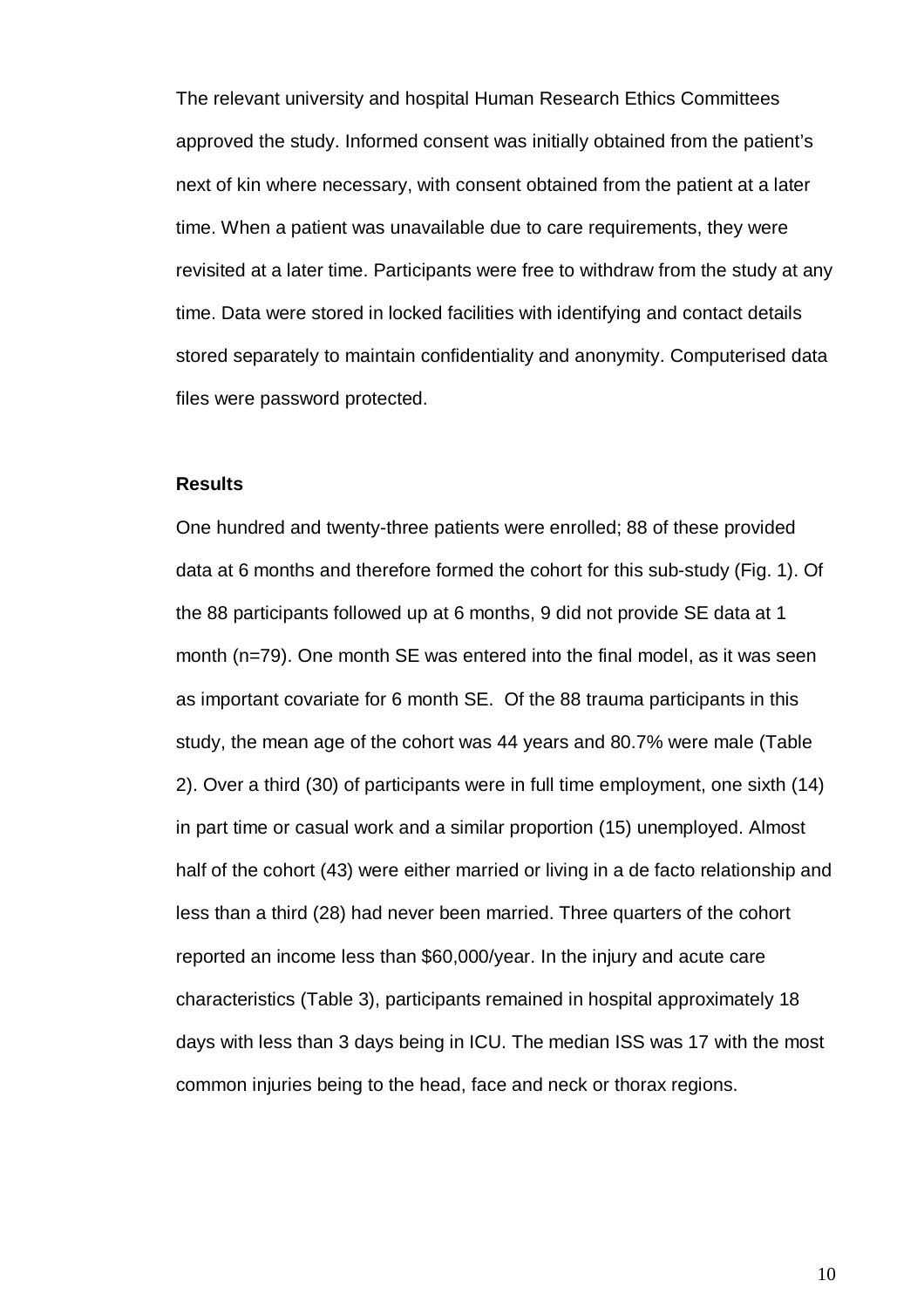SE for managing recovery did not change over time (Table 4). Participants in this cohort displayed moderate symptoms of PTSD and reported a moderate perception of the threat their illness posed based on the Brief IPQ. Overall participants had a high perception of social support with the highest from family and significant others. Based on the K10 a medium risk of psychological distress was evident in this cohort. This is evident in the categorical variables with almost half of the participants at a medium risk of psychological distress and a further 12.5% at a high risk of anxiety and depressive symptoms post injury.

At the univariate level of analysis, SE for managing recovery was assessed against all explanatory variables with significant relationships ( $p < 0.10$ ) found with employment, income, hospital LOS, PTSD Score, Brief IPQ Score, SE 1 month, MSPSS (family, friends and significant others) and the K10 score (Table 5). Using a backwards elimination process, a multiple linear regression model was built, with 1 month SE, K10 and Brief IPQ Scores remaining significantly associated with 6 month SE in the final model (Table 5). The final regression equation produced a good fit with the data indicating that the combined influence of SE for managing recovery at 1 month, K-10 Score and illness perception score accounted for 68.4% (adjusted R2) of the variance in 6 month SE  $(F3.75) = 57.17$ , p < 0.001).

There was a significant positive relationship between SE for managing recovery at 1 month and 6 month SE (t = 2.59,  $p = 0.011$ ), indicating an increase of 1 unit in 1 month SE lead to a 0.22 increase in the predicted 6 month SE for managing recovery. Both K-10 Score and Brief IPQ Score were significantly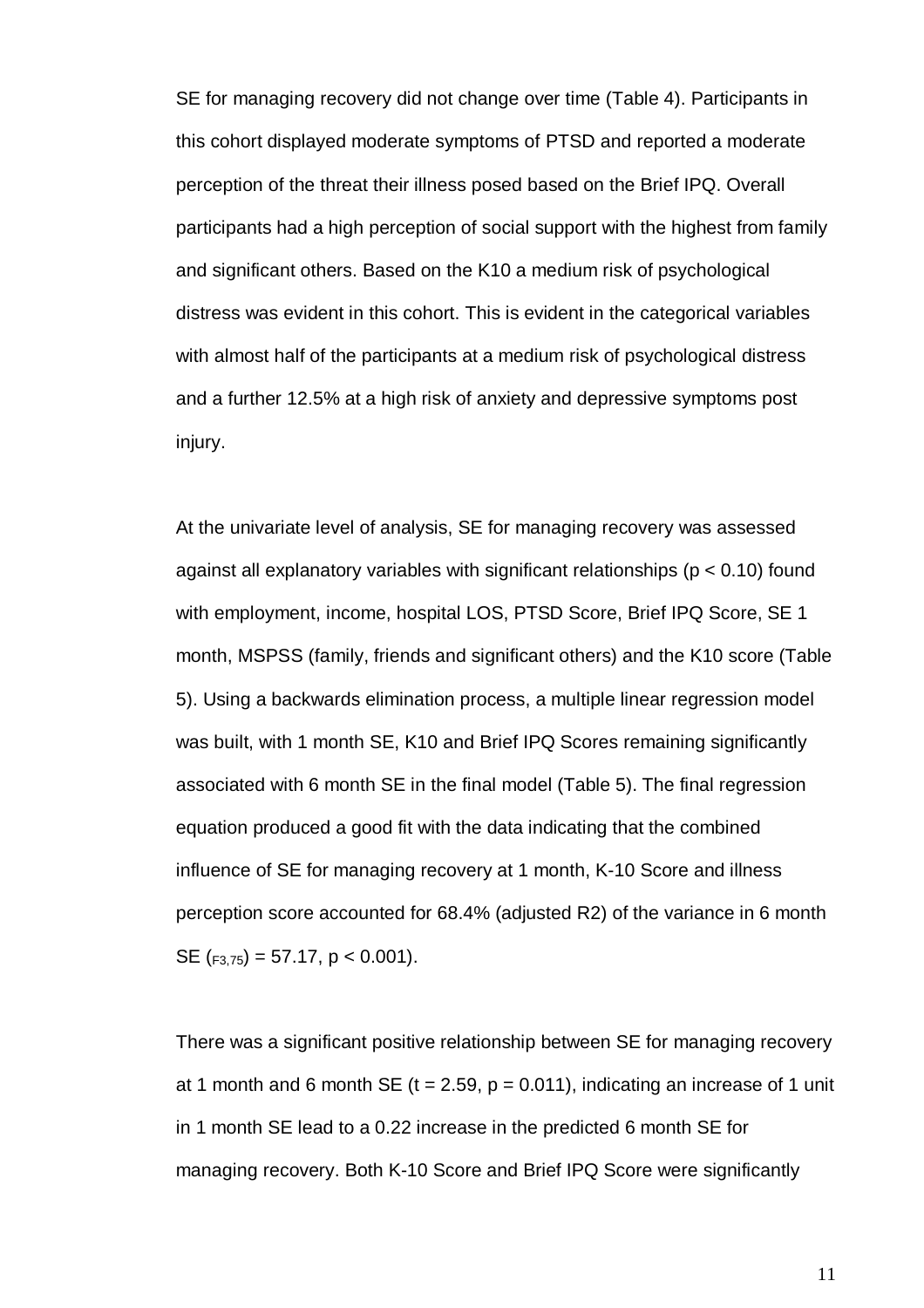associated with 6 month SE  $(t = -2.92, p = 0.005, q = 5.67, p < 0.001)$ correspondingly) with a unit change in K-10 and Brief IPQ scores leading to a 0.068 and 0.067 decrease in the predicted 6 month SE, respectively.

The results indicate that amongst the explanatory variables entered into the final model, illness perception score was the strongest contributor to 6 month SE for managing recovery (beta = -0.516), followed by K10 (beta = - 0.243) and SE at 1 month (beta = 0.205). Analysis of the residuals did not reveal any departure from normality and illustrated constant and independent variance. Both univariate analysis and post regression diagnostics suggested collinearity between K10 and PTSD, as the less significant of the two variables PTSD was removed during the modeling process. All VIF values for the final regression model were below 2.5, indicating minimal multicollinearity.

#### **Discussion**

This prospective cohort sub-study was conducted with acute trauma ICU patients. A number of demographic, injury, acute care characteristics and psychosocial factors associated with SE for managing recovery have been identified. The most important finding of this study was that at 1 month SE for managing recovery, illness perception and psychological distress were the significant factors associated with SE for managing recovery at 6 months in the trauma intensive care patient. The findings may have important clinical implications, as some psychosocial factors may be potentially modifiable by delivering interventions to improve patients' psychosocial response.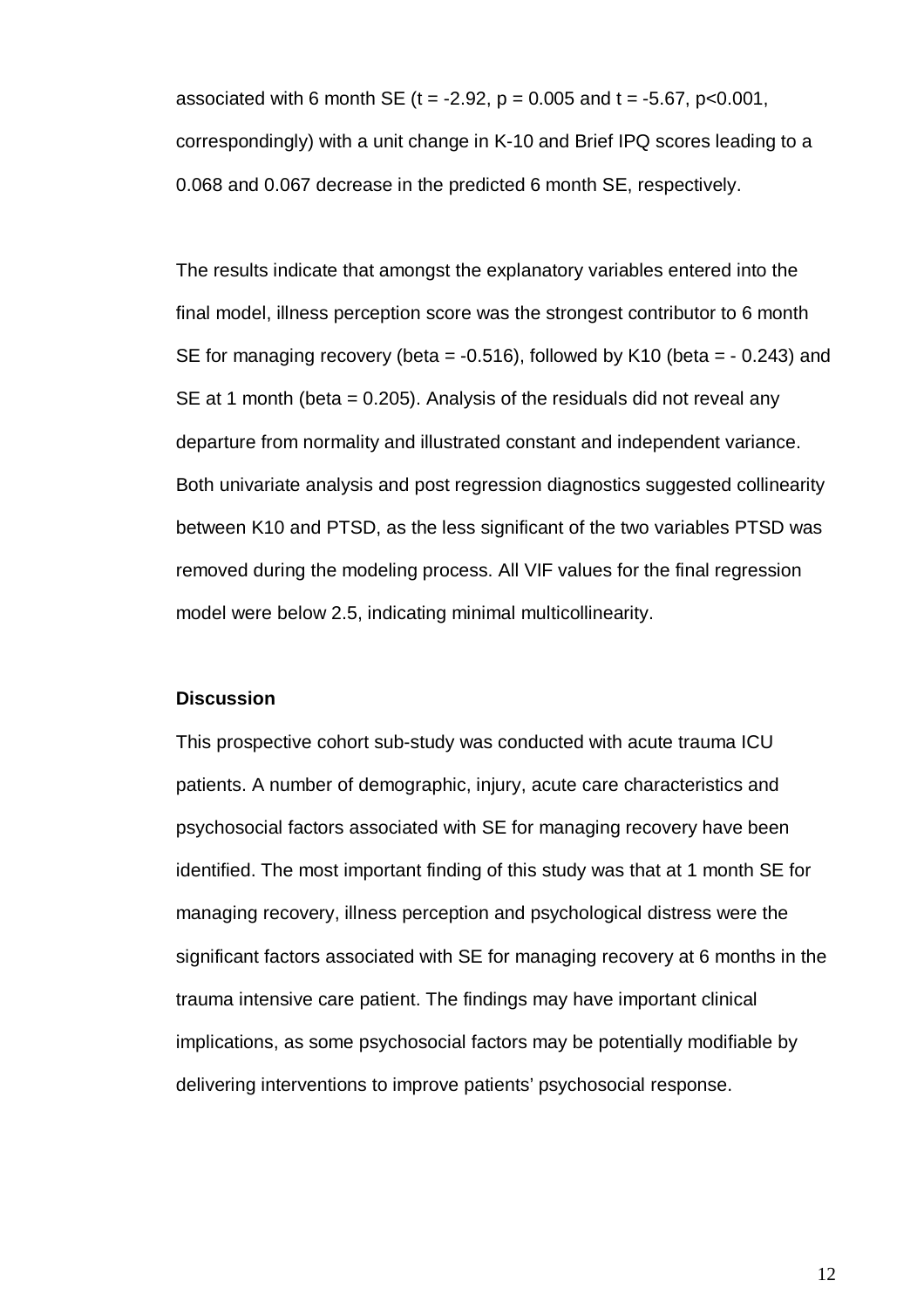In this cohort, a patient's SE for managing recovery at 1 month independently predicts SE at 6 months in the trauma ICU population. In studies of people suffering chronic illness, high SE has been strongly associated with better QOL and lower healthcare utilization.<sup>25, 36</sup> In the acute injury population, SE has been found to influence various health outcomes including pain-related disability, compliance with discharge instructions, locomotion recovery and QOL.<sup>12, 15-18</sup> The significant relationship between 1 with 6 months SE for managing recovery suggests that screening patients at 1 month could be beneficial to identify patients at risk of poor outcomes.

Illness perceptions are the organised cognitive representation or beliefs that patients have about their illness or injury.<sup>34, 37</sup> A patient's illness perception has been found to influence behaviour that impacts on outcomes such as functional recovery and treatment adherence.<sup>37, 38</sup> Participants in the current study cohort had an overall moderate perception of the threat their illness posed at 6 months post injury and illness perception was the strongest contributor to SE for managing recovery at 6 months. This is consistent with the concept of SE where persons' belief about their illness and how they interpret their symptoms influences their SE.<sup>39</sup> Studies relating to SE and illness perception were not identified in the literature but a similar cohort found, illness perception was a stronger predictor of health related QOL than demographic and clinical factors 6 months post hospital discharge.<sup>40</sup> In contrast, a hand injury cohort was optimistic about treatment and recovery, suggesting illness perception was not influenced by the recent trauma experience.<sup>41</sup> Although this study had a small sample size, it used the Chinese IPQ-R (Trauma) scale, which is more detailed in patient analysis.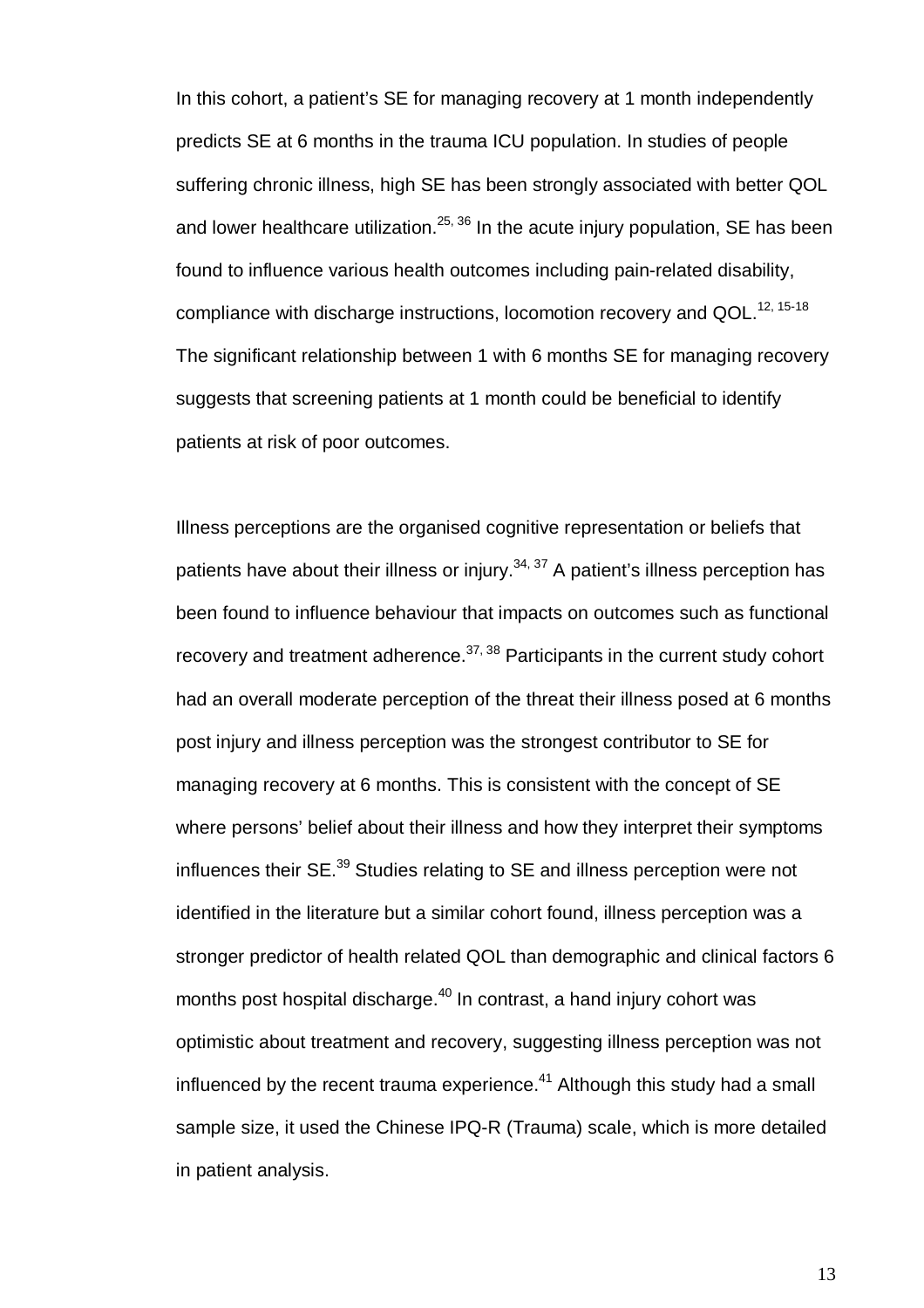Illness perception in the Brief IPQ can be divided into categories including cognitive illness representations: consequences (Item 1), timeline (Item 2), personal control (Item 3), treatment control (Item 4), and identity (Item 5).<sup>34</sup> Two of the items assess emotional representations: concern (Item 6) and emotions (Item 8). One item assesses illness comprehensibility (Item  $7$ ).<sup>34</sup> In a previous study the Brief IPQ personal control item was significantly correlated with individuals SE in diabetes and asthma however this was related to the chronic disease population.<sup>34</sup> Due to the small sample size and other competing factors in the current study, separating the Brief IPQ into categories for analysis would not allow for a robust multiple linear regression model.

Further research in the injury cohort is recommended to determine if the Brief IPQ were more significant with the personal control item which relates to perceived control and SE. This analysis was not able to be undertaken in the current study due to the small sample size. By understanding patients' illness perceptions and implementing interventions to improve or reframe patients' perceptions this may lead to increased recovery, decreased length of stay and better QOL post acute injury.

The Psychological Distress Scale (K10) has been used to identify people in the general population experiencing non-specific psychological distress.<sup>30</sup> The scale is well recognised and used widely in psychiatric epidemiological studies and organisations such as the World Health Organization (WHO).<sup>30</sup> Participants in the current study experienced moderate levels of distress consistent with a diagnosis of moderate depression and/or anxiety. Studies related to SE and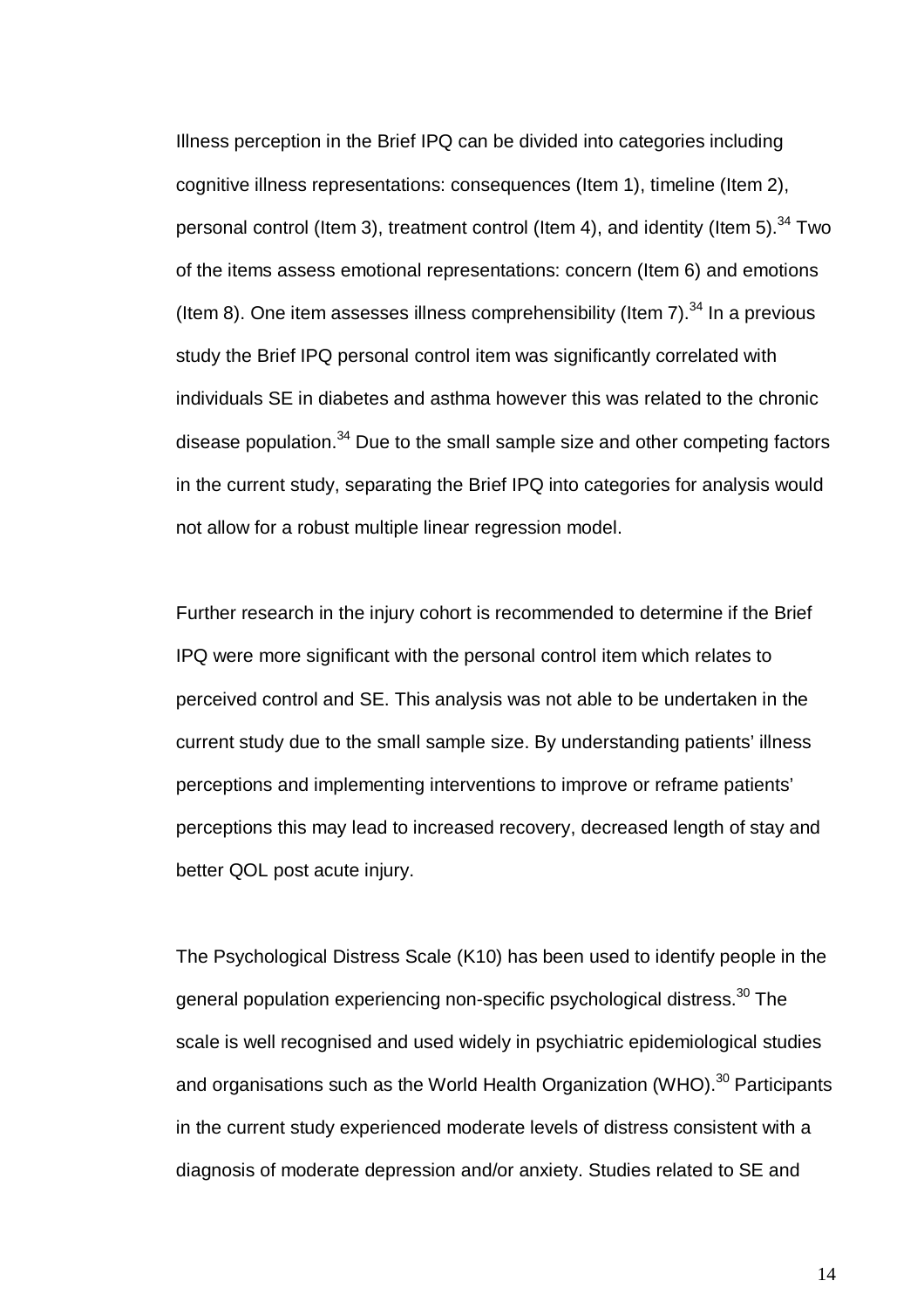psychological distress scale (K10) were not identified in the literature, but an acute trauma cohort identified a significant relationship between SE immediately following trauma and the development of post traumatic stress symptoms  $^{42}$ . Whilst not intensive care patients, the results showed patients post acute injury suffer distress and emotional turmoil, which may decrease SE and affect patient recovery. Previous studies suggest individuals who experience low SE have an increased risk of experiencing depression, anxiety, helplessness and pessimistic thoughts about personal accomplishment and development, although most of these studies were conducted in the chronic disease population. 1, 14, 43, 44

Educational, physical or psychological interventions designed to enhance SE have emerged in the acute injury population, but the results have been inconsistent.<sup>11, 13, 19-21, 23</sup> While there has been some exploration of psychological interventions there has been no exploration of the connection between physical and psychological factors including emotional status. Interventional studies that have incorporated this connection including education on coping strategies, pain and breathing relaxation exercises have significantly improved SE. $^{\rm 13}$ 

Given the findings that psychological distress, illness perception and SE for managing recovery at 1 month significantly predicts SE at 6 months; research into the effectiveness of interventions that might alleviate distress, influence recovery and improve QOL is warranted. Understanding what influences SE for managing recovery, opens opportunities for clinicians to investigate potential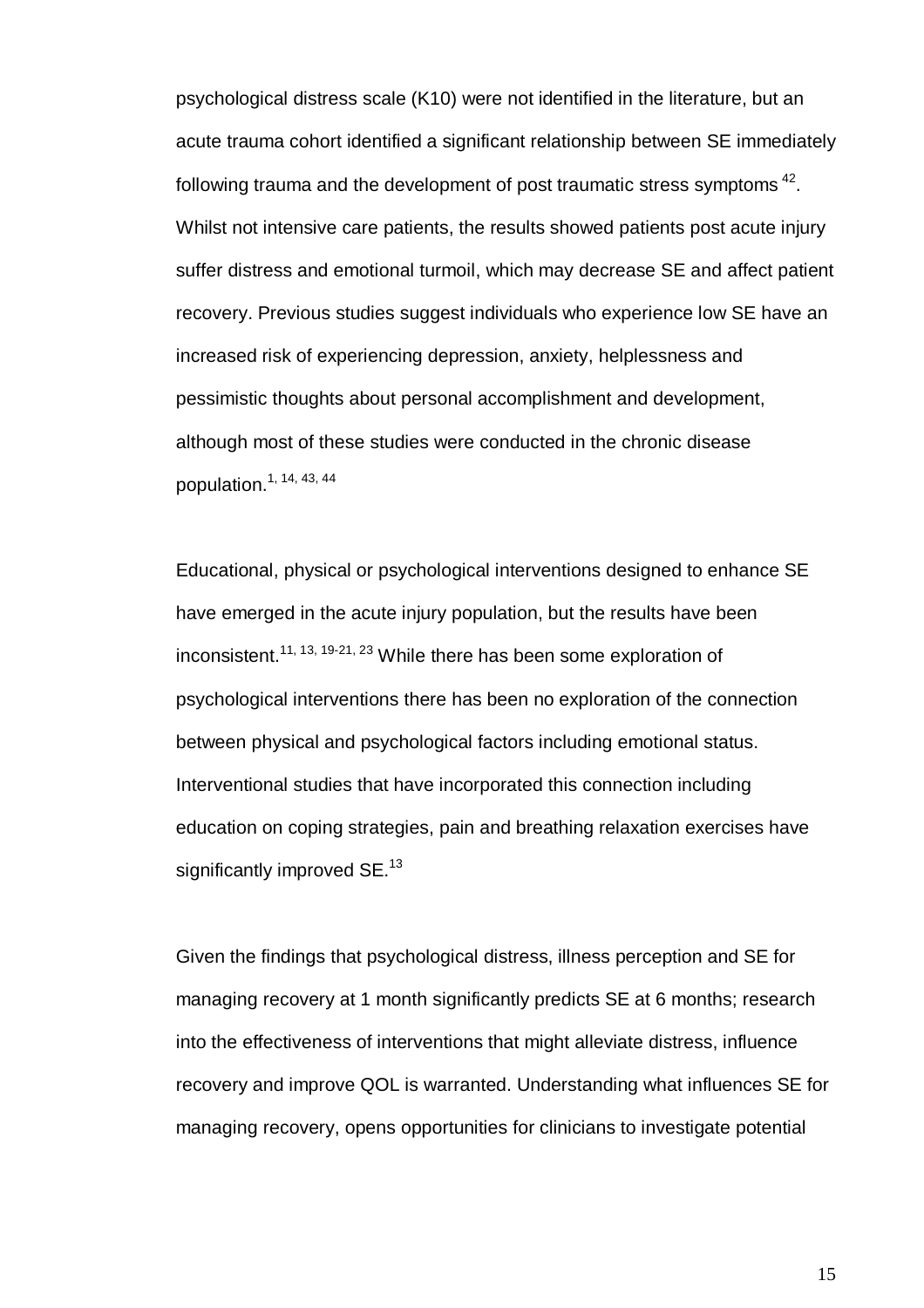interventions to decrease psychological distress and depression post acute trauma, with the potential to increase SE and improve patient recovery.

There are several limitations in this study. Although, the sample size was small the cohort represents a unique subgroup of the injured population. Second, the sample was notably homogeneous in gender with males representing over 80% of the sample. However, globally injury mortality among men is twice that among women. <sup>45</sup> Third, missing data in both explanatory and response variables including 1 month SE for managing recovery may bias the results and has decreased the sample size in the final model. Fourth, the attrition rate in this study was high, thus limiting the extent to which results can be generalised to the trauma ICU population. Fifth, this was a single centre study therefore limiting the generalisability of the study. Finally, specific data collection methods using phone interview or self-questionnaire were not recorded and therefore may be a cause for bias in the study results.

#### **Role of funding source**

The parent study received funding from the Princess Alexandra Foundation, which is a charitable organisation. No specific funding was received for this substudy.

#### **Conclusion**

A number of psychosocial factors including SE for managing recovery at 1 month post discharge, and illness perception and psychological distress were associated with SE for managing recovery at 6 months post acute injury in the trauma ICU population. Results were consistent with the body of literature that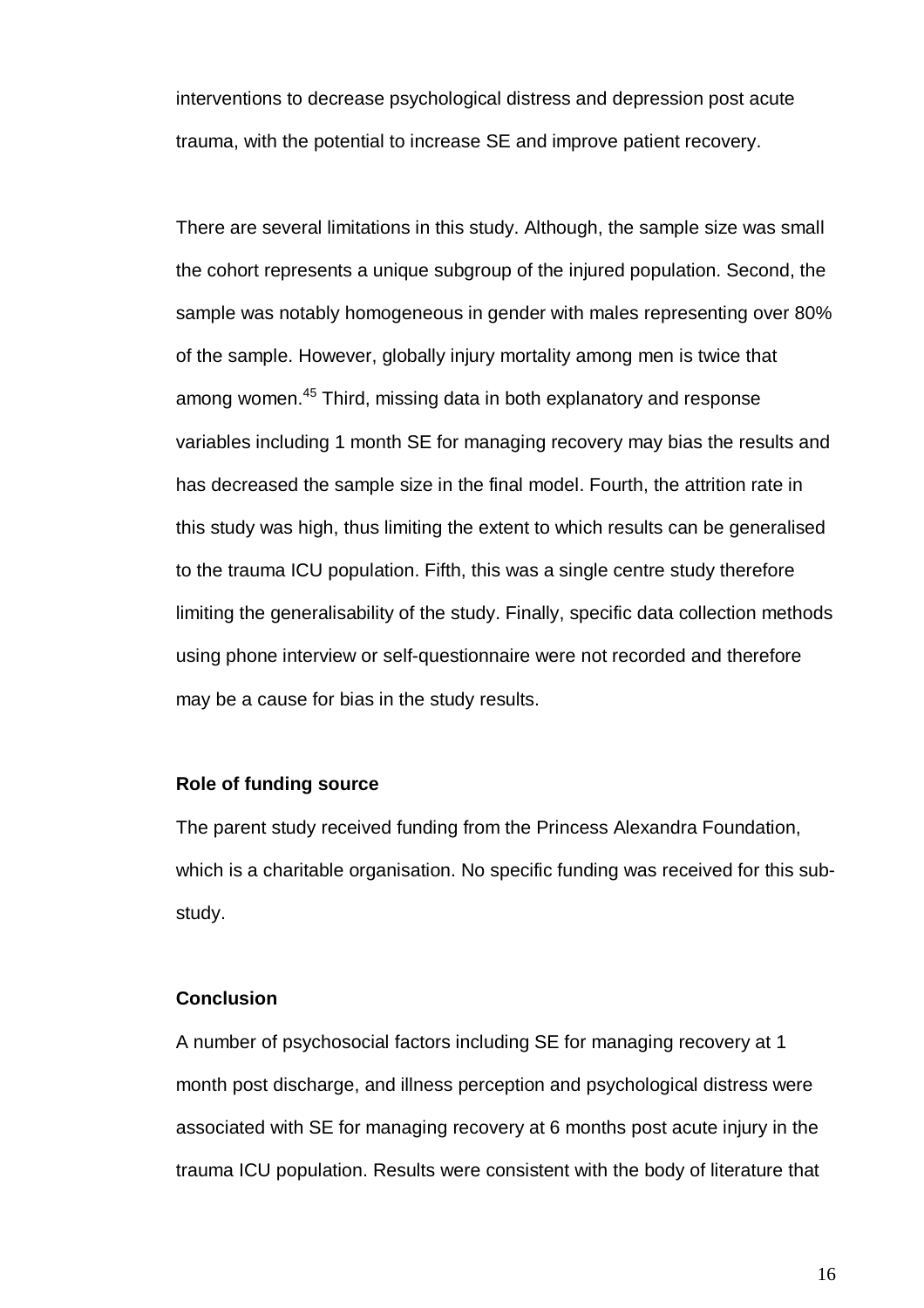relates to relationships between various psychological factors and SE. The findings suggest that development of interventions to improve SE for managing recovery have the potential to improve psychosocial health and recovery in post trauma ICU patients.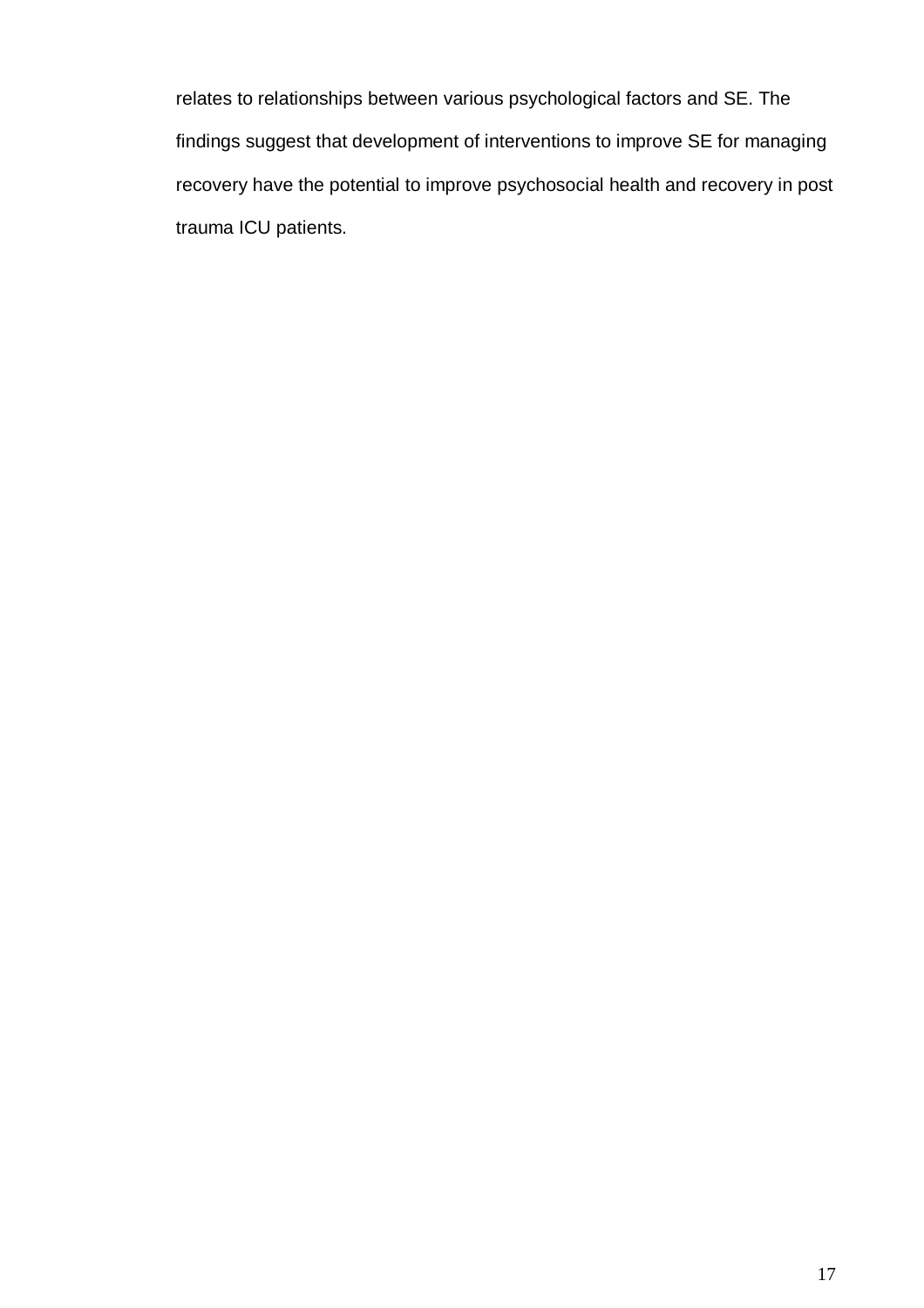## **REFERENCE LIST**

- 1. Australian Institute of Health and Welfare (AIHW). Australia's Health 2010. Cat. no. AUS 122. Canberra: AIHW; 2010.
- 2. WHO. The global burden of disease: 2008. Geneva: World Health Organization 2008.
- 3. Krug EG, Sharma GK, Lozano R. The global burden of injuries. American Journal of Public Health 2000; 90 523-6.
- 4. Aitken LM, Davey TM, Ambrose J, Connelly LB, Swanson C, Bellamy N. Health outcomes of adults 3 months after injury. Injury 2007; 38 19-26.
- 5. Australian Institute of Health and Welfare (AIHW). Commonwealth Department of Health and Family Services (DHFS). National Health Priority Areas Report, Injury Prevention and Control, AIHW Cat. No. PHE 3. Canberra: AIHW and DHFS; 1988.
- 6. Cameron CM, Purdie DM, Kliewer EV, McClure RJ. Long-term mortality following trauma: 10 year follow-up in a population-based sample of injured adults. Journal of Trauma 2005; 59 639-46.
- 7. MacKenzie EJ, Bose MJ, Kellam JF, Pollak AN, Webb LX, Swiontkowski MF, et al. Early predictors of long-term work disability after major limb trauma. Journal of Trauma 2006; 61 688-94.
- 8. MacKenzie EJ, Bosse MJ, Pollak AN, Webb LX, Swiontkowski MF, Kellam JF, et al. Long-term persistence of disability following severe lower-limb trauma. Results of a seven-year follow-up. Journal of Bone & Joint Surgery, American Volume 2005; 87A 1801-9.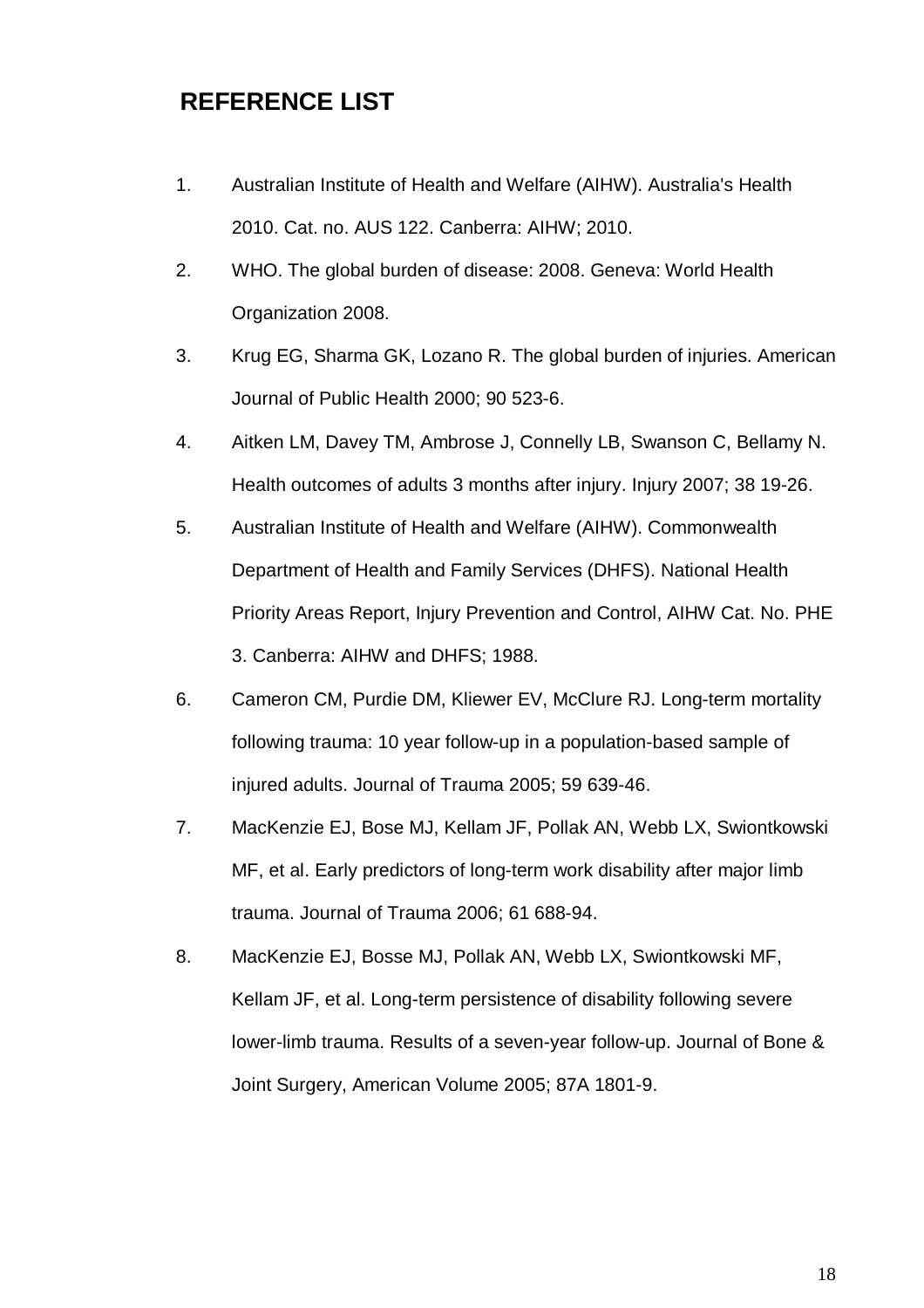- 9. O'Donnell ML, Creamer M, Elliott P, Atkin C, Kossmann T. Determinants of quality of life and role-related disability after injury: impact of acute psychological responses. Journal of Trauma 2005; 59 1328-34.
- 10. Zatzick D, Jurkovich GJ, Rivara FP, Wang J, Fan MY, Joesch J, et al. A national US study of posttraumatic stress disorder, depression, and work and functional outcomes after hospitalization for traumatic injury. Annals of Surgery 2008; 248 429-37.
- 11. Bunketorp L, Lindh M, Carlsson J, Stener-Victorin E. The effectiveness of a supervised physical training model tailored to the individual needs of patients with whiplash-associated disorders - a randomized controlled trial. Clinical Rehabilitation 2006; 20 201-17.
- 12. Fortinsky RH, Bohannon RW, Litt MD, Tennen H, Maljanian R, Fifield J, et al. Rehabilitation therapy self-efficacy and functional recovery after hip fracture. International Journal of Rehabilitation Research 2002; 25 241-6.
- 13. Wong EM, Chan SW, Chair SY. Effectiveness of an educational intervention on levels of pain, anxiety and self-efficacy for patients with musculoskeletal trauma. Journal of Advanced Nursing 2010; 66 1120-31.
- 14. Bandura A. Self-efficacy: toward a unifying theory of behavioral change. Psychological Review 1977; 84 191-215.
- 15. Dakin CL. Predictive value of emergency department patients' selfefficacy beliefs on follow-up care of lacerations. AENJ 2006; 8 157-63.
- 16. Kall LB. Psychological determinants of quality of life in patients with whiplash associated disorders-a prospective study. Disability and Rehabilitation 2009; 31 227-36.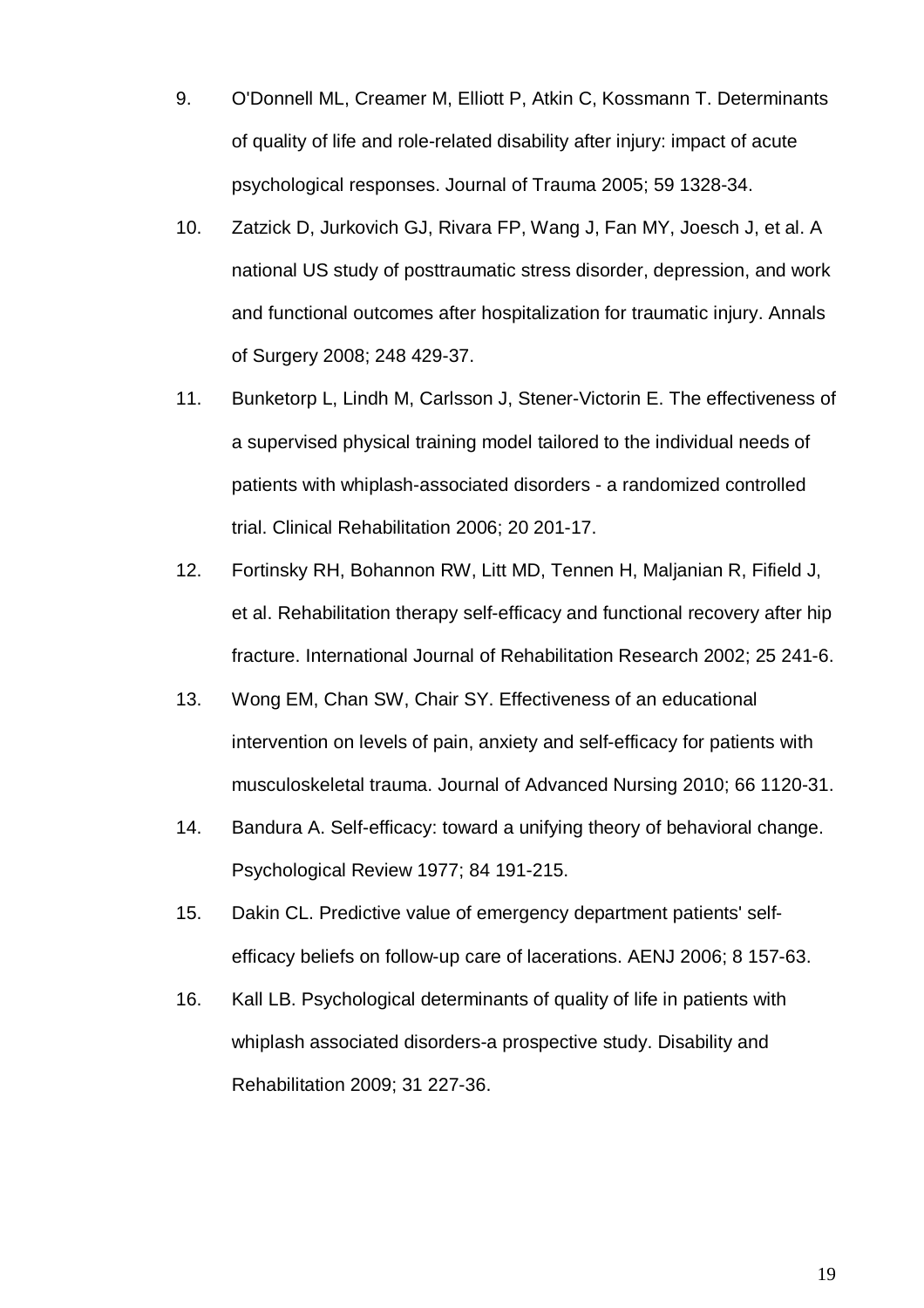- 17. Kyhlback M, Thierfelder T, Soderlund A. Prognostic factors in whiplashassociated disorders. International Journal of Rehabilitation Research 2002; 25 181-7.
- 18. Soderlund A, Asenlof P. The mediating role of self-efficacy expectations and fear of movement and (re)injury beliefs in two samples of acute pain. Disability and Rehabilitation 2010; 32 2118-26.
- 19. Soderlund A, Lindberg P. Cognitive behavioural components in physiotherapy management of chronic whiplash associated disorders (WAD) - a randomised group study. Giornale Italiano di Medicina del Lavoro ed Ergonomia 2007; 29 A5-11.
- 20. Tam S, Man W. Evaluating computer-assisted memory retraining programmes for people with post-head injury amnesia. Brain Injury 2004; 18:461-70.
- 21. Ljungberg I, Kroll T, Libin A, Gordon S. Using peer mentoring for people with spinal cord injury to enhance self-efficacy beliefs and prevent medical complications. Journal of Clinical Nursing 2011; 20 351-8.
- 22. Pryor J, Jannings W. Promoting patient self-efficacy in bowel care following spinal cord injury: a pilot project. Journal of the Australasian Rehabilitation Nurses' Association (JARNA) 2005; 8 21.
- 23. Soderlund A, Olerud C, Lindberg P. Acute whiplash-associated disorders (WAD): the effects of early mobilization and prognostic factors in longterm symptomatology. Clinical Rehabilitation 2000; 14 457-67.
- 24. Thomee P, Wahrborg P, Borjesson M, Thomee R, Eriksson BI, Karlsson J. A randomized, controlled study of a rehabilitation model to improve knee-function self-efficacy with ACL injury. J Sport Rehabil 2010; 19 200- 13.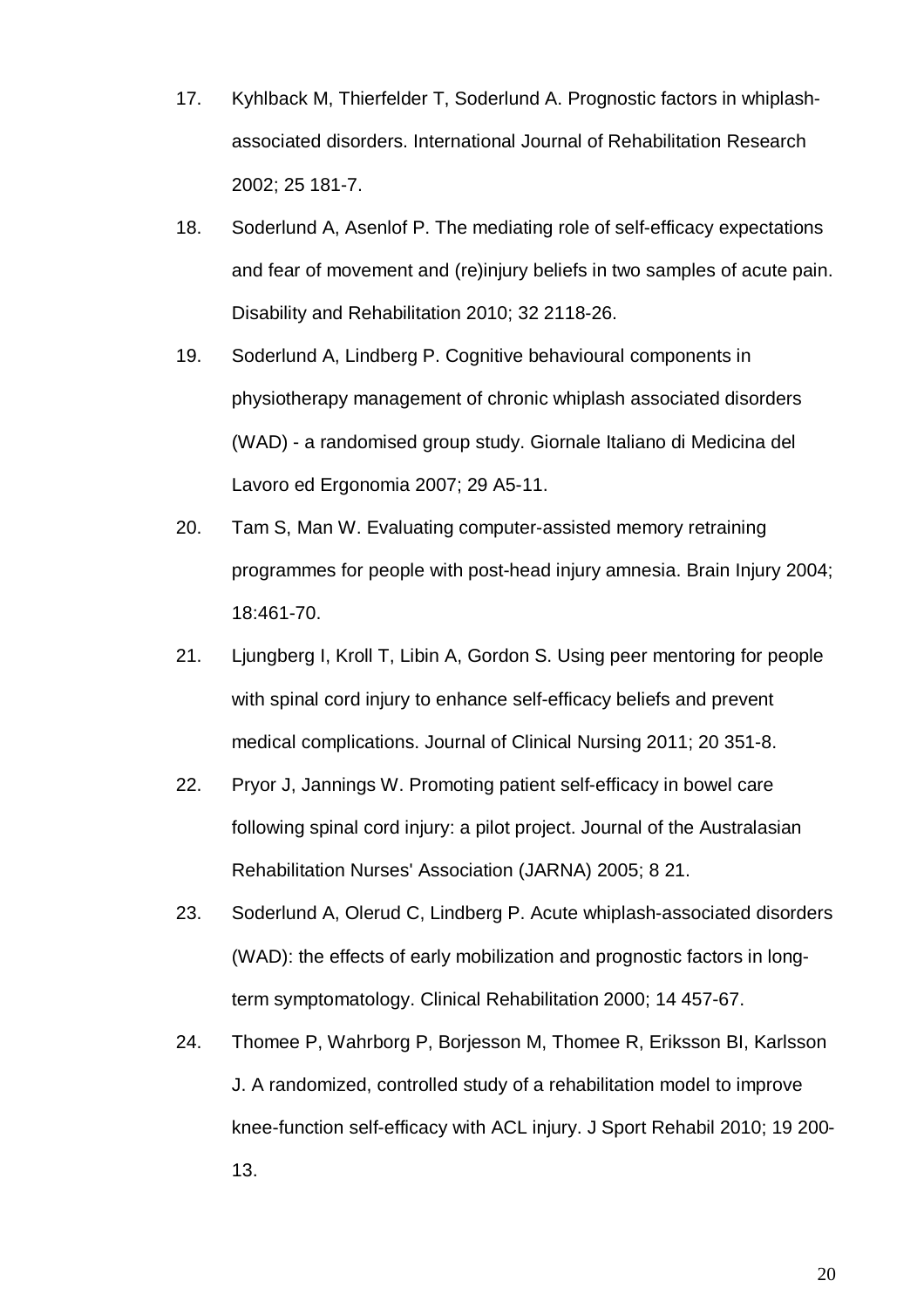- 25. Lorig KR, Sobel DS, Ritter PL, Laurent D, Hobbs M. Effect of a selfmanagement program on patients with chronic disease. Eff Clin Pract 2001; 4 256-62.
- 26. Weathers FW, Huska JA, Keane TM. PCL-C for DSM-IV. Boston National Center for PTSD. Behavioural Science Division 1991.
- 27. Blanchard EB, Jones-Alexander J, Buckley TC, Forneris CA. Psychometric properties of the PTSD Checklist (PCL). Behav Res Ther 1996; 34 669-73.
- 28. Weathers FW, Litz BT, Herman DS, Huska JA, Keane TM. The PTSD Checklist (PCL): reliability, validity, and diagnostic utility. Paper presented at the 9th annual conference of the ISTSS. 2003.
- 29. Ruggiero KJ, Del Ben K, Scotti JR, Rabalais AE. Psychometric properties of the PTSD Checklist-Civilian Version. Journal of Traumatic Stress 2003; 16 495-502.
- 30. Kessler RC, Andrews G, Colpe LJ, Hiripi E, Mroczek DK, Normand SL, et al. Short screening scales to monitor population prevalences and trends in non-specific psychological distress. Psychological Medicine 2002; 32 959-76.
- 31. Andrews G, Slade T. Interpreting scores on the Kessler Psychological Distress Scale (K10). Australian and New Zealand Journal of Public Health 2001; 25 494-7.
- 32. Zimet G, Dahlem N, Zimet S, Farley G. The multidimensional scale of perceived social support. J Pers Assess 1988; 52:30-41.
- 33. Canty-Mitchell J, Zimet GD. Psychometric properties of the Multidimensional Scale of Perceived Social Support in urban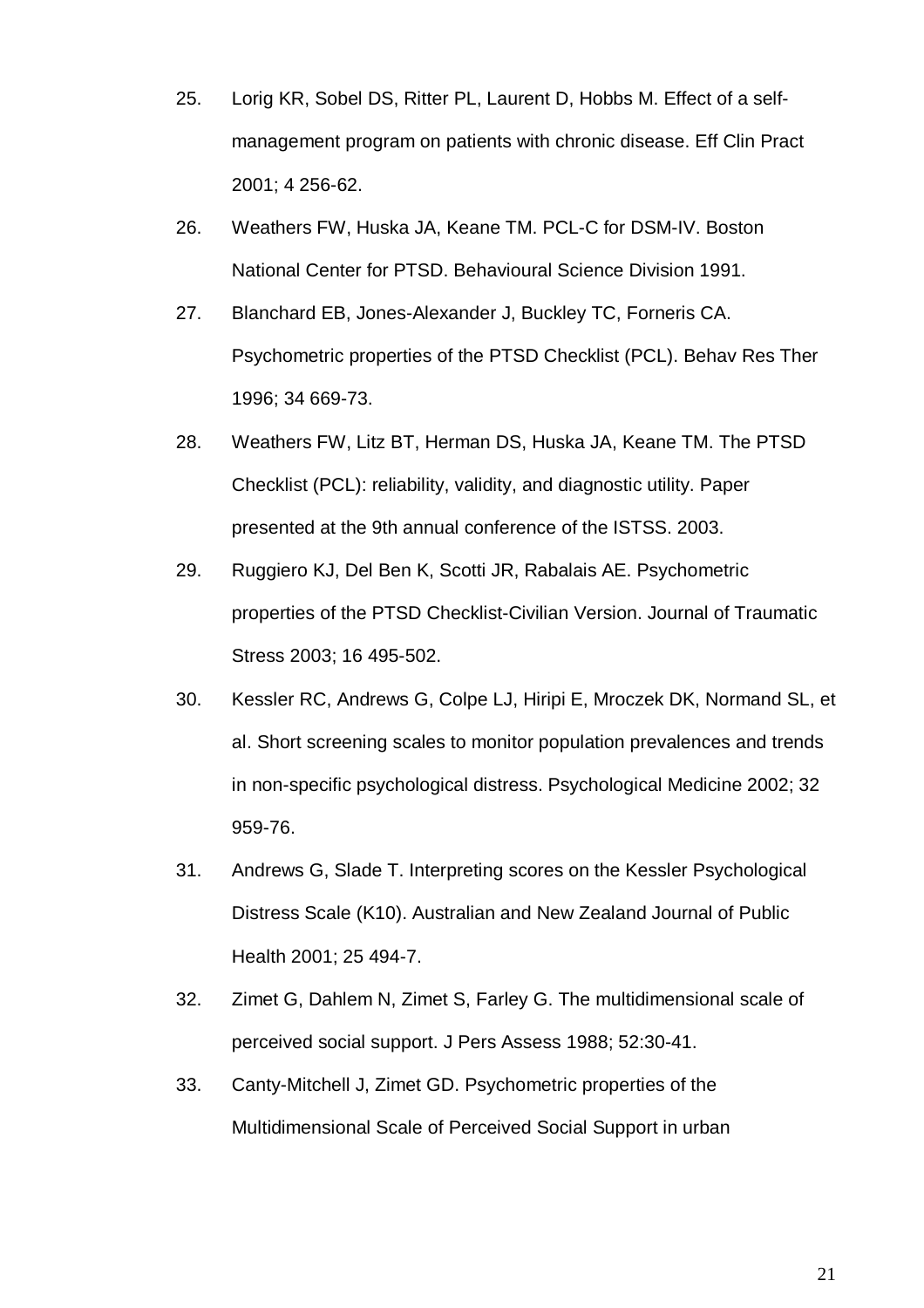adolescents. American Journal of Community Psychology 2000; 28 391- 400.

- 34. Broadbent E, Petrie KJ, Main J, Weinman J. The brief illness perception questionnaire. Journal of Psychosomatic Research 2006; 60 631-7.
- 35. Baker SP, O'Neill B, Haddon W, Jr., Long WB. The injury severity score: a method for describing patients with multiple injuries and evaluating emergency care. Journal of Trauma 1974; 14 187-96.
- 36. Tsay SL, Healstead M. Self-care self-efficacy, depression, and quality of life among patients receiving hemodialysis in Taiwan. International Journal of Nursing Studies 2002; 39 245-51.
- 37. Petrie KJ, Jago LA, Devcich DA. The role of illness perceptions in patients with medical conditions. Curr Opin Psychiatry 2007: 20 163-7.
- 38. Weinman J, Petrie KJ. Illness perceptions: a new paradigm for psychosomatics? J Psychosom Res 1997; 42 113-6.
- 39. Lenz ER, Shortridge-Baggett LM. Self efficacy in nursing : research and measurement perspectives. New York: Springer Pub. 2002.
- 40. Chaboyer W, Lee BO, Wallis M, Gillespie B, Jones C. Illness representations predict health-related quality of life 6 months after hospital discharge in individuals with injury: a predictive survey. J Adv Nurs 2010; 66 2743-50.
- 41. Chan JC, Ong JC, Avalos G, Regan PJ, McCann J, Groarke A, et al. Illness representations in patients with hand injury. J Plastic Reconst Aesthe Surg 2009; 62:927-32.
- 42. Flatten G, Walte D, Perlitz V. Self-efficacy in acutely traumatized patients and the risk of developing a posttraumatic stress syndrome. GMS Psycho Soc Med 2008:5.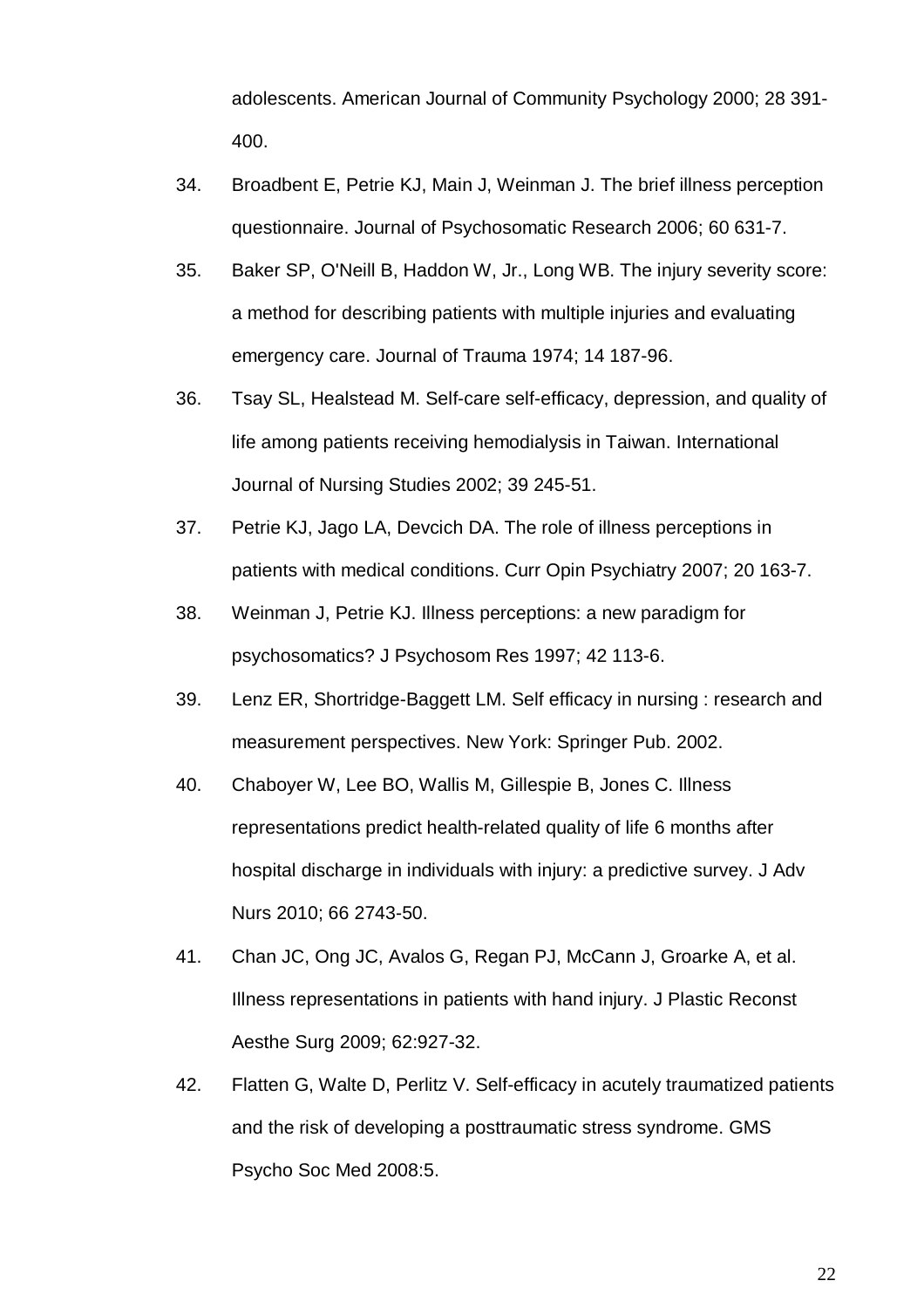- 43. Arnstein P, Caudill M, Mandle CL, Norris A, Beasley R. Self efficacy as a mediator of the relationship between pain intensity, disability and depression in chronic pain patients. Pain 1999; 80:483-91.
- 44. Shnek ZM, Foley FW, LaRocca NG, Gordon WA, DeLuca J, Schwartzman HG, et al. Helplessness, self-efficacy, cognitive distortions, and depression in multiple sclerosis and spinal cord injury. Annals of Behavioral Medicine 1997; 19 287-94.
- 45. WHO. Health topics: injuries. Geneva: World Health Organisation 2011.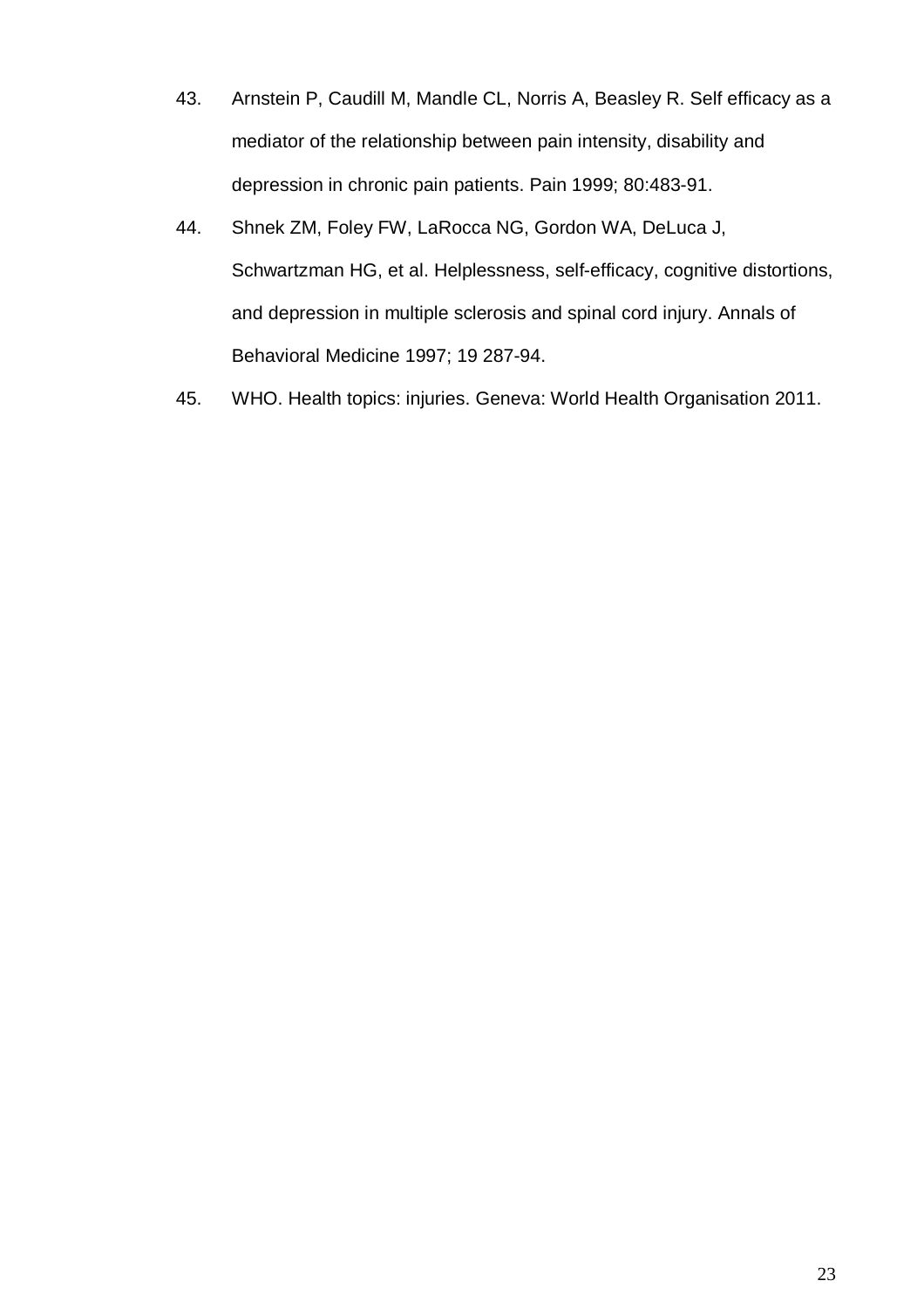#### **TABLE 1.** Exclusion criteria

#### **Exclusion criteria**

- 1. Spinal cord injuries with sensory and/or motor loss
- 2. Burn injuries to >20% body surface area
- 3. Traumatic brain injuries with a Glasgow Coma Score <14 after 24 h or on extubation
- 4. History of psychosis or self-inflicted injury
- 5. Inability to communicate in English
- 6. Where follow up would be problematic. e.g. prisoners, no telephone access
- 7. Palliative care / patients expected to die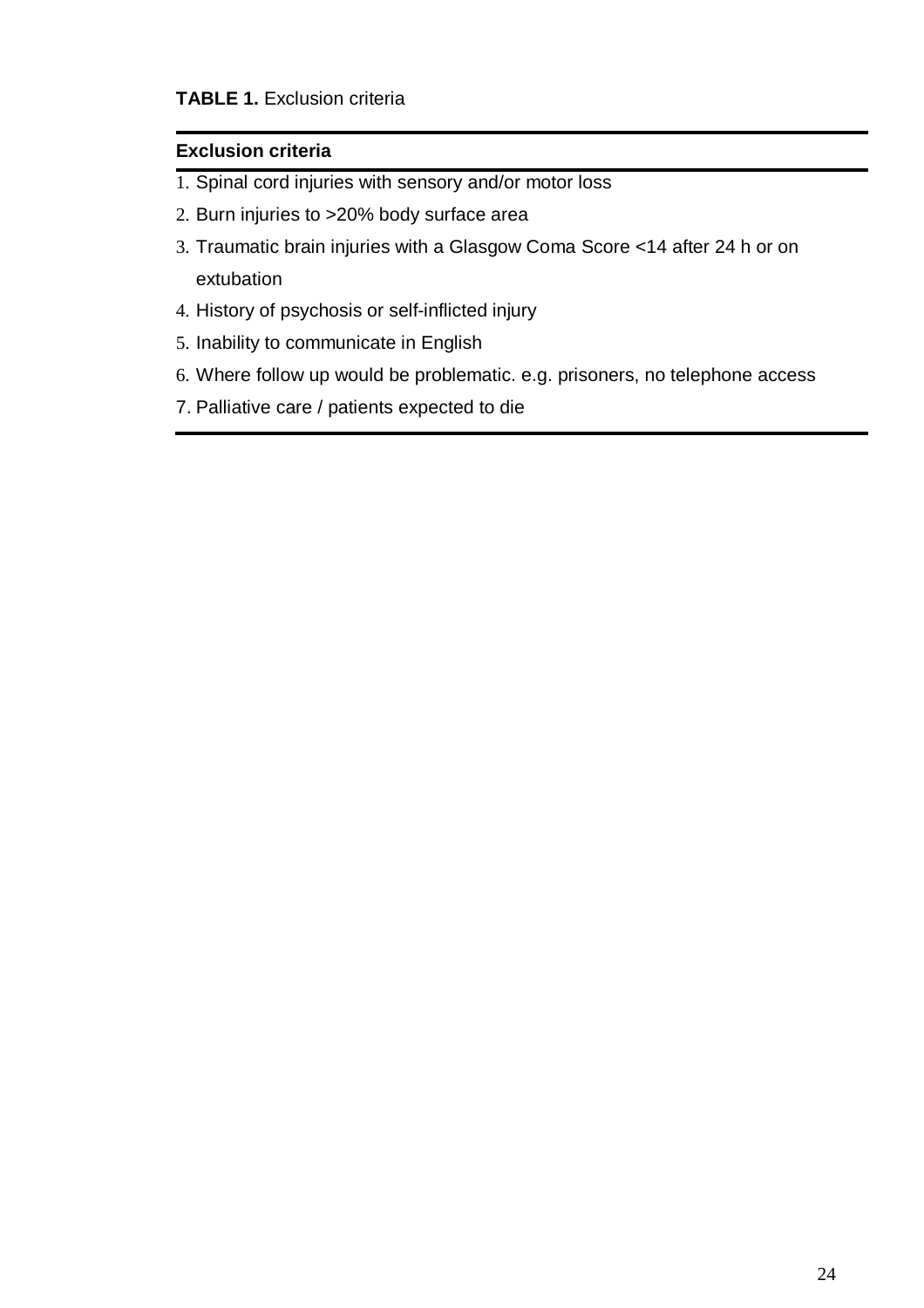| Variable                  | Mean (SD)     |
|---------------------------|---------------|
| Age (years)               | 43.7 (17.4)   |
|                           | Frequency (%) |
| Gender                    |               |
| Male                      | 71 (80.7)     |
| Female                    | 17 (19.3)     |
| <b>Employment</b>         |               |
| Full time work            | 30(34.1)      |
| Part time and casual work | 14 (15.9)     |
| <b>Retired</b>            | 12 (13.6)     |
| Disability pension        | 7(8.0)        |
| Unemployed                | 15 (17.0)     |
| Other                     | 10(11.4)      |
| <b>Marital status</b>     |               |
| Married/de facto          | 43 (48.9)     |
| Never married             | 28 (31.8)     |
| Separated                 | 7(8.0)        |
| <b>Divorced</b>           | 8(9.0)        |
| Widowed                   | 2(2.3)        |
| Income (\$AUD)            |               |
| \$0-29,999                | 40 (46.0)     |
| \$30,000-59 999           | 26 (29.9)     |
| \$60,000-89 999           | 10(11.5)      |
| \$90,000 or more          | 11(12.6)      |

\$AUD - Australian dollars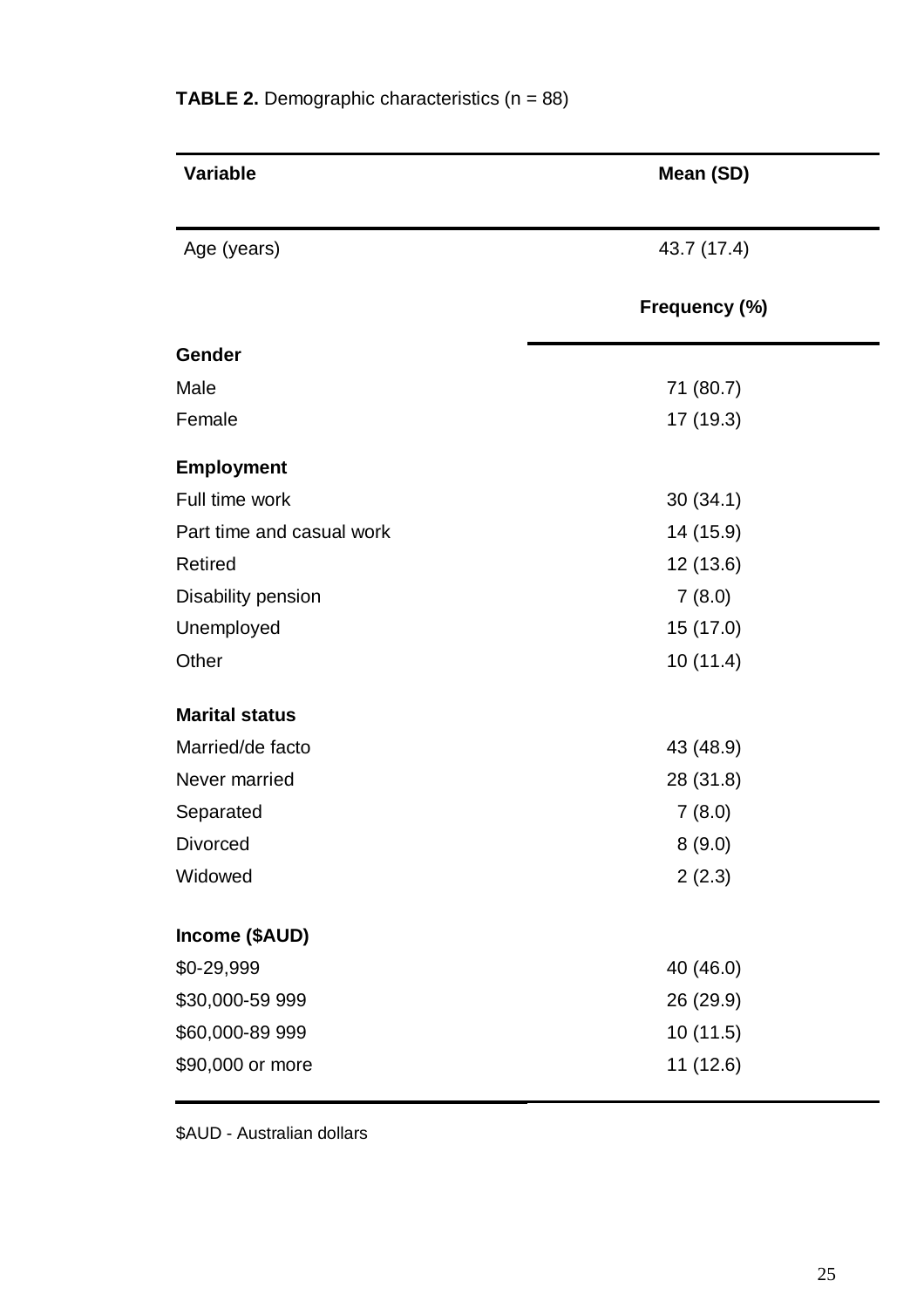| Variable                                | Median (IQR)        |
|-----------------------------------------|---------------------|
| <b>Hospital LOS (days)</b>              | $18.2$ (9.7 – 39.5) |
| <b>ICU LOS (days)</b>                   | $2.8(1.1 - 7.9)$    |
| ISS <sup>a</sup>                        | $17(12-29)$         |
|                                         | Frequency (%)       |
| <b>Body Region Location<sup>a</sup></b> |                     |
| Head, Face & Neck                       | 27(31.0)            |
| Thorax                                  | 23(26.4)            |
| Abdomen                                 | 13 (14.9)           |
| Spine                                   | 2(2.3)              |
| <b>Upper Extremity</b>                  | 2(2.3)              |
| <b>Lower Extremity</b>                  | 20 (22.9)           |

**TABLE 3.** Injury and acute care characteristics  $(n = 88)$ 

LOS - length of stay; ISS - Injury Severity Score; SD - standard deviation <sup>a</sup> Data not available for 1 participant due to poisoning being coded as injury but not assigned an ISS and Body Region.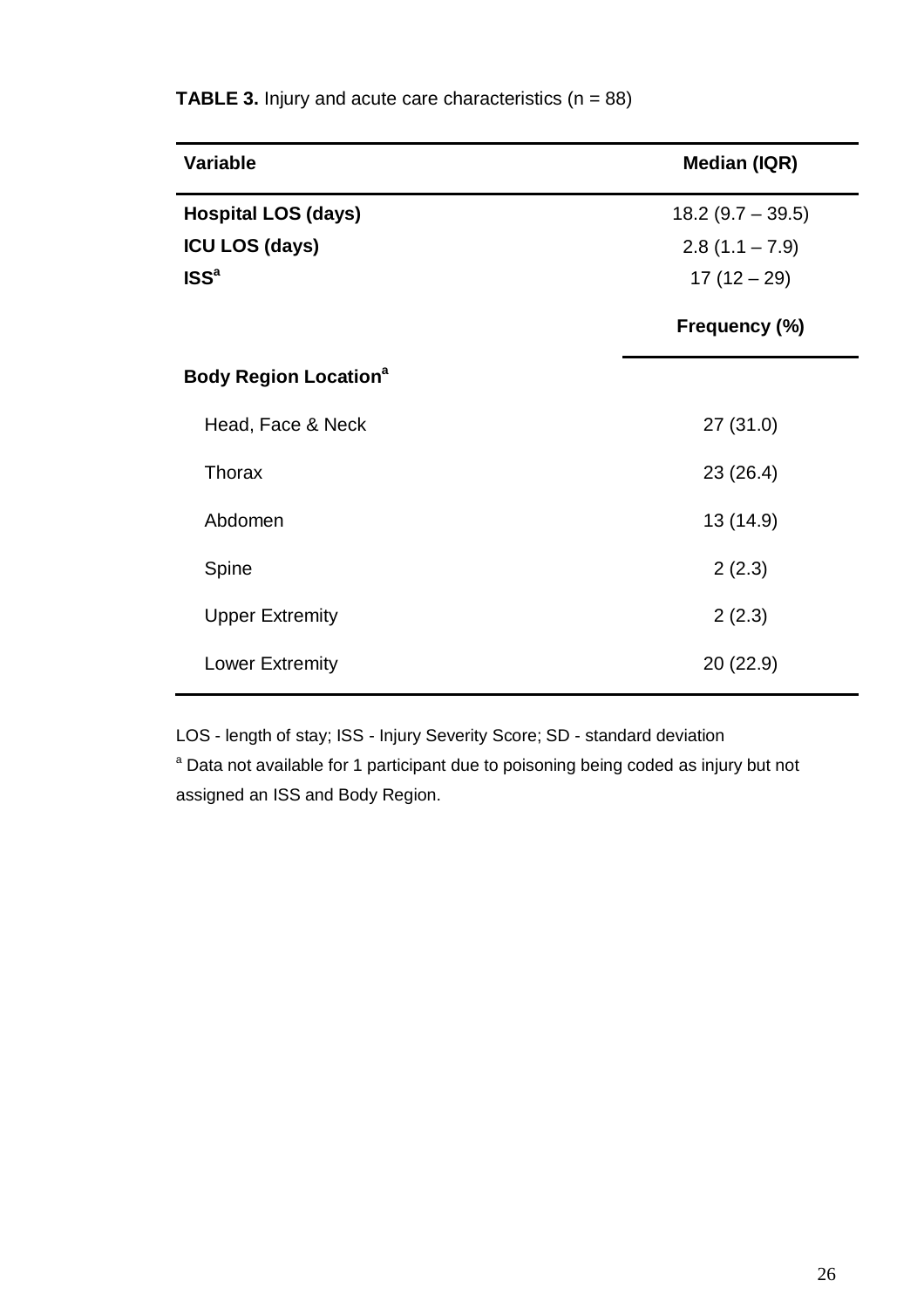| <b>Variable</b>               | <b>Median (IQR)</b>    |
|-------------------------------|------------------------|
| <b>Post traumatic stress</b>  |                        |
| PTSD symptoms                 | 31.0 $(24.0 - 46.0)^a$ |
| <b>Illness perception</b>     |                        |
| <b>IPQ Score</b>              | 42.5 (25.0-51.0)       |
|                               | Mean (SD)              |
| Self-efficacy                 |                        |
| 1 month $(n=79^{b})$          | 6.8(2.2)               |
| 6 months                      | 6.9(2.4)               |
| <b>Social Support</b>         |                        |
| <b>MSPSS Score</b>            | 5.3 $(1.3)^a$          |
| Family                        | 5.4(1.5)               |
| Friends                       | 5.1(1.3)               |
| Significant other             | 5.5 $(1.5)^a$          |
| <b>Psychological distress</b> |                        |
| K10 Score                     | 19.8(8.3)              |
|                               | Frequency (%)          |
| Low or no risk                | 35 (39.8)              |
| Medium risk                   | 42 (47.7)              |
| High risk                     | 11(12.5)               |

**TABLE 4.** Psychosocial characteristics post acute injury (n=88)

PTSD - post traumatic stress disorder symptoms; SE - self efficacy: IPQ - Brief illness

Perception Score; K10 - Kessler Psychological Distress Scale; MSPSS -

Multidimensional Scale of Perceived Social Support; SD – standard deviation

<sup>a</sup> Unable to calculate summary score for 1 participant

<sup>b</sup> Nine participants did not provide 1 month self-efficacy data (not available)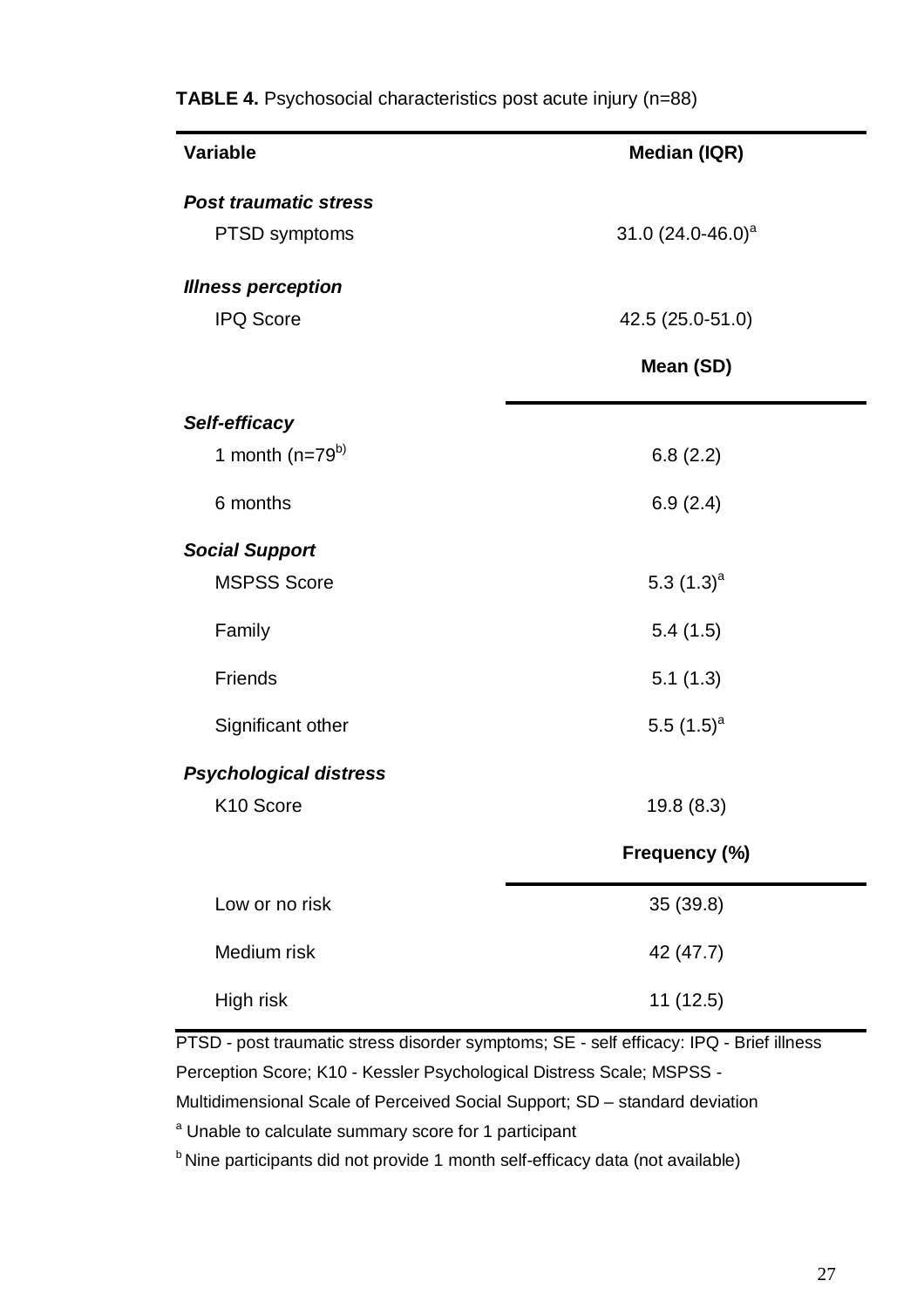| <b>Variables</b>      | <b>Univariate models</b>                      | Full model <sup>a</sup>      |
|-----------------------|-----------------------------------------------|------------------------------|
|                       | <b>B</b> (95% CI, p-value)                    | <b>B</b> (95% CI, p-valu     |
| Age (years)           | $-0.007$ ( $-0.04$ to 0.02, 0.7)              | $\boldsymbol{\wedge}$        |
| Gender                |                                               |                              |
| Male                  | Reference                                     | Λ                            |
| Female                | 0.4 (-0.9 to 1.7, 0.6)                        |                              |
| <b>Employment</b>     |                                               |                              |
| Full time work        | Reference                                     | Reference                    |
| Part time and casual  | $1.03$ (-0.3-2.4, 0.1)                        | 0.9 (-0.04 to 1.9, 0.06)     |
| <b>Retired</b>        | $-0.5$ ( $-1.9$ to 0.9, 0.5)                  | $-0.7$ ( $-1.8$ to 0.4, 0.2) |
| Disability pension    | $-2.5$ (-4.3 to -0.7, 0.006) <sup>**</sup>    | $-0.7$ ( $-2.1$ to 0.6, 0.3) |
| Unemployed            | $-2.2$ (-3.5 to $-0.9, 0.002$ ) <sup>**</sup> | $0.2$ (-0.9 to 1.2, 0.8)     |
| Other                 | $0.5$ (-1.0 to 2.0, 0.5)                      | $0.6$ (-0.5 to 1.6, 0.3)     |
| <b>Marital Status</b> |                                               |                              |
| Married/De facto      | Reference                                     | Λ                            |
| Never married         | $-0.3$ ( $-1.4$ to 0.9, 0.7)                  |                              |
| Separated             | $-1.0$ ( $-3.0$ to 0.9, 0.3)                  |                              |
| <b>Divorced</b>       | $-0.4$ ( $-2.2$ to 1.4, 0.7)                  |                              |
| Widowed               | $-2.6$ ( $-6.0$ to 0.8, 0.1)                  |                              |
| <b>Income</b>         |                                               |                              |
| $$0 - 29,999$         | Reference                                     | Reference                    |
| \$30 000 - 59 999     | $0.3$ (-0.9 to 1.4, 0.6)                      | $-0.4$ ( $-1.3$ to 0.5, 0.4) |
| \$60 000 - 89 999     | 1.7 (0.04 to 3.3,0.05)                        | $0.6$ (-0.5 to 1.7, 0.3)     |
| \$90 000 or more      | 1.8 $(0.2 \text{ to } 3.4, 0.03)^{11}$        | $0.6$ (-0.4 to 1.6, 0.3)     |
|                       |                                               |                              |

**TABLE 5.** Univariate and multivariable analysis identifying factors associated with 6 month self-efficacy (n=88)

### **Body region location**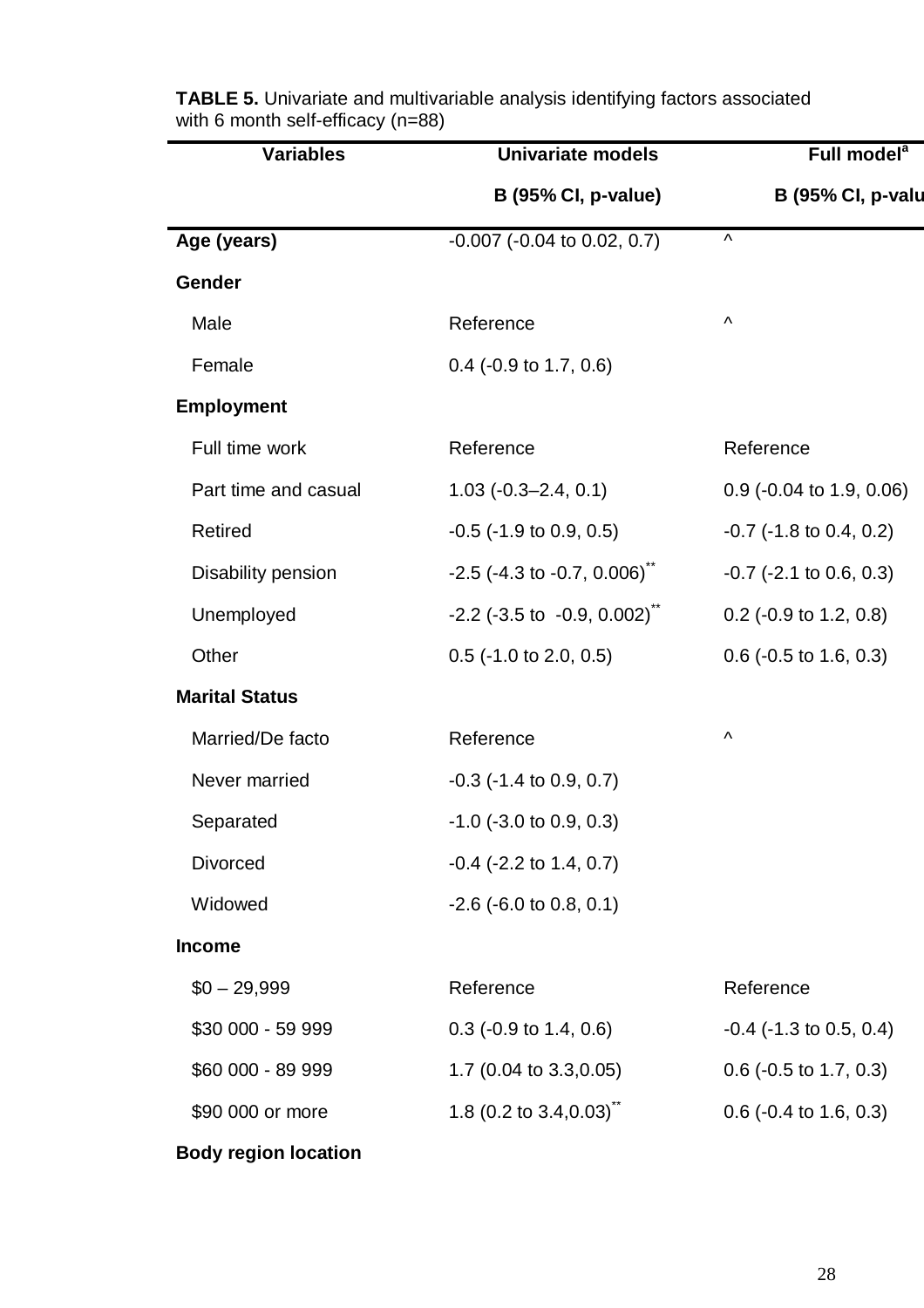| Adjusted $\boldsymbol{R^2}$ |                                                          | 0.715                                 |
|-----------------------------|----------------------------------------------------------|---------------------------------------|
| <b>Constant</b>             |                                                          | 8.3 (5.6 to 10.9)                     |
| K10 Score                   | $-0.2$ ( $-0.2$ to $-0.1$ , $< 0.001$ ) <sup>***</sup>   | $-0.05$ ( $-0.1$ to 0.4, 0.3)         |
| Significant other           | 0.4 (0.09 to 0.8, 0.014) <sup>*</sup>                    | $-0.2$ ( $-0.5$ to 0.2, 0.4)          |
| Friends                     | $0.6$ (0.2 to 0.9, 0.005) <sup>**</sup>                  | $0.2$ (-0.1 to 0.6, 0.2)              |
| Family                      | $0.5$ (0.2 to 0.8, 0.002) <sup>**</sup>                  | $0.06$ (-0.3 to 0.4, 0.7)             |
| <b>Social support</b>       |                                                          |                                       |
| SE Score (1 month)          | 0.7 (0.5 to 0.9, $\lt$ 0.001)***                         | 0.2 (0.04 to 0.4, 0.02) <sup>*</sup>  |
| <b>IPQ Score</b>            | $-0.1$ ( $-0.1$ to $-0.09$ , $< 0.001$ ) <sup>***</sup>  | $-0.05$ ( $-0.08$ to $-0.02$ , $<$ 0. |
| <b>PTSD Score</b>           | $-0.09$ ( $-0.1$ to $-0.07$ , $< 0.001$ ) <sup>***</sup> | $-0.02$ ( $-0.05$ to $0.02, 0.4$ )    |
| <b>ISS</b>                  | $-0.02$ ( $-0.07$ to 0.03, 0.4)                          | $\boldsymbol{\wedge}$                 |
| <b>Hospital LOS (days)</b>  | $-0.04$ ( $-0.06$ to $-0.01$ , $0.003$ ) <sup>**</sup>   | -0.006 (-0.02 to 0.01, 0.5            |
| Lower extremity             | $-0.9$ ( $-2.3$ to 0.4, 0.2)                             |                                       |
| <b>Upper extremity</b>      | $0.2$ (-3.2 to 3.6, 0.9)                                 |                                       |
| Spine                       | 1.8 (-1.6 to 5.1, 0.3)                                   |                                       |
| Abdomen                     | $-1.1$ ( $-2.7$ to 0.4, 0.2)                             |                                       |
| Thorax                      | $0.7$ (-0.6 to 2.0, 0.3)                                 |                                       |
| Head, face & neck           | Reference                                                | $\boldsymbol{\wedge}$                 |

Note:  $CI = 95\%$  confidence interval;  $B =$  unstandardized regression coefficient; Beta = standardized regression coefficient.

<sup>a</sup> Full multivariable linear regression model (includes 10 variables significant at the 90% level on univariate regression).

<sup>b</sup> Final multivariable linear regression model (includes 3 variables significant at the 95% level following backwards elimination).

 $*$  p < 0.05.

\*\*  $p < 0.01$ .

\*\*\*  $p < 0.001$ .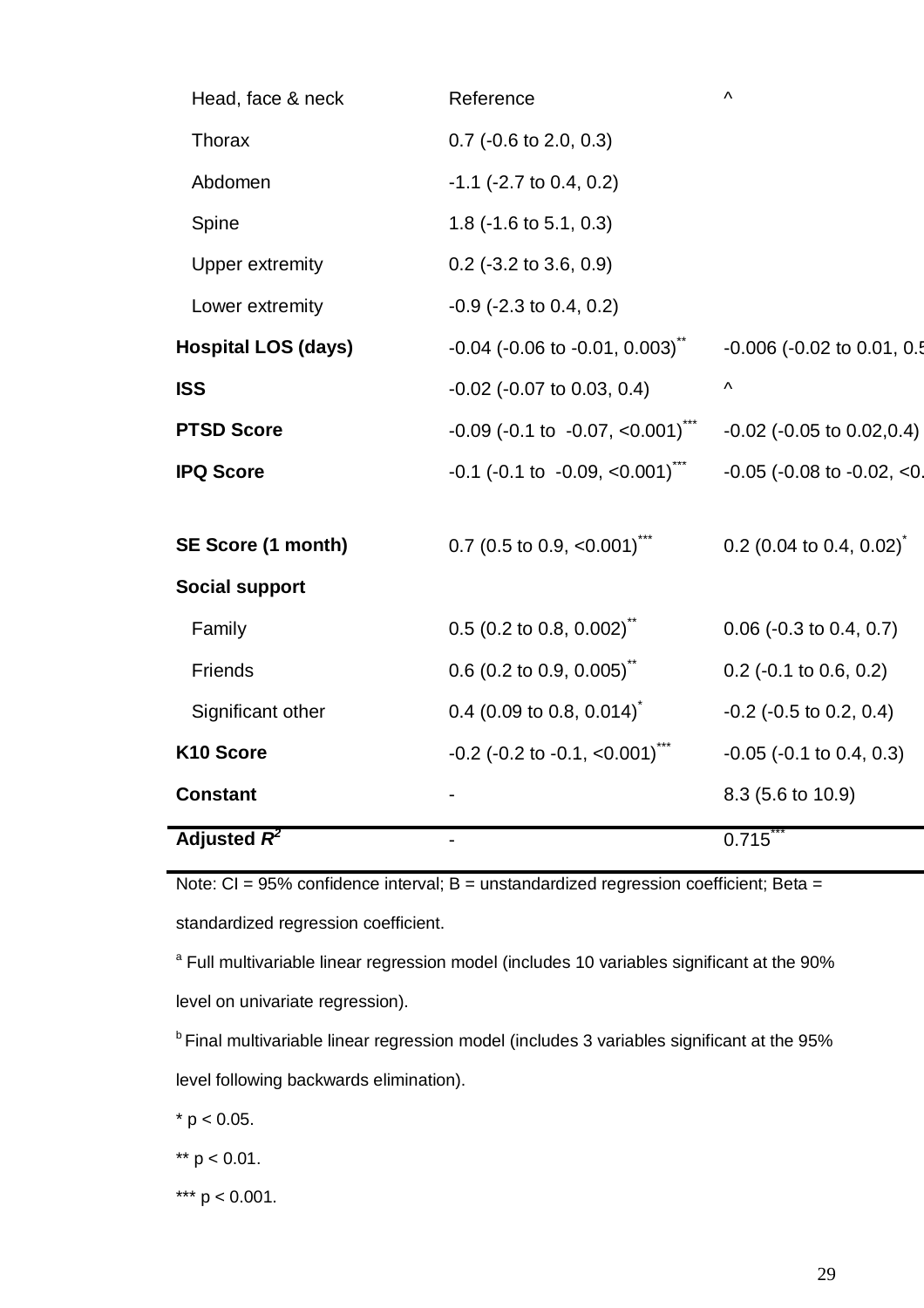- ^ Not significant (p > 0.10) on univariate regression.
- $\sim$  Not significant (p  $>$  0.05) in full multivariable model.